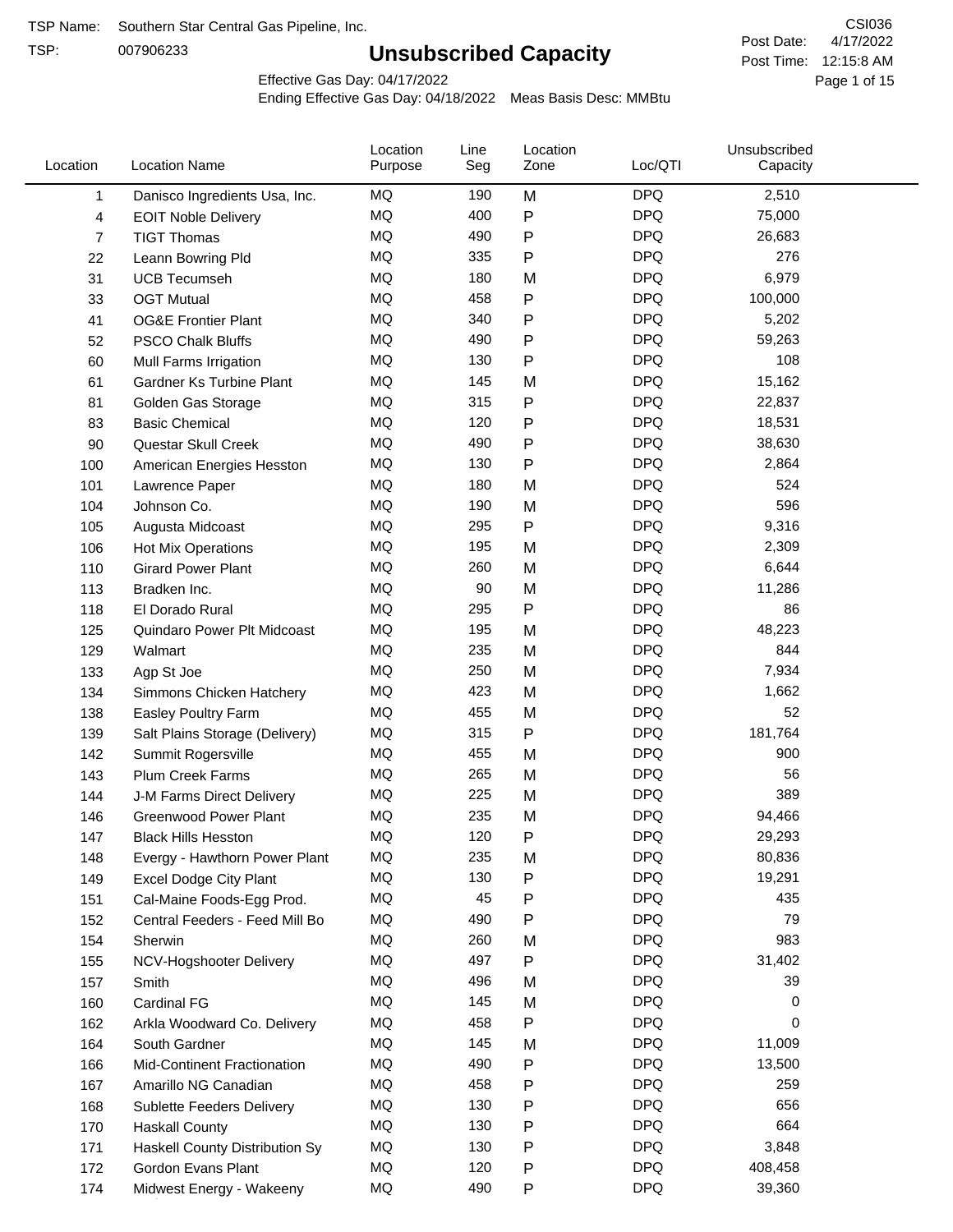TSP:

# **Unsubscribed Capacity**

4/17/2022 Page 2 of 15 Post Time: 12:15:8 AM CSI036 Post Date:

Effective Gas Day: 04/17/2022

| Location | <b>Location Name</b>                  | Location<br>Purpose | Line<br>Seg | Location<br>Zone | Loc/QTI    | Unsubscribed<br>Capacity |  |
|----------|---------------------------------------|---------------------|-------------|------------------|------------|--------------------------|--|
| 175      | <b>Industrial Park</b>                | <b>MQ</b>           | 455         | M                | <b>DPQ</b> | 18,613                   |  |
| 176      | Uc Flint Oaks Hunt Club               | MQ                  | 498         | M                | <b>DPQ</b> | 3                        |  |
| 178      | ONG-Enid                              | MQ                  | 405         | ${\sf P}$        | <b>DPQ</b> | 6,050                    |  |
| 179      | <b>ONG-SW Oklahoma City</b>           | MQ                  | 340         | P                | <b>DPQ</b> | 33,833                   |  |
| 180      | <b>Superior Carney</b>                | MQ                  | 390         | P                | <b>DPQ</b> | 12,290                   |  |
| 181      | DCP NW Booster                        | <b>MQ</b>           | 390         | P                | <b>DPQ</b> | 3,761                    |  |
| 183      | <b>DCP West Edmond</b>                | <b>MQ</b>           | 400         | P                | <b>DPQ</b> | 2,865                    |  |
| 184      | <b>Constellation NewEnergy -</b>      | MQ                  | 493         | M                | <b>DPQ</b> | 1,847                    |  |
| 185      | <b>Constellation NewEnergy -</b>      | MQ                  | 333         | $\mathsf{P}$     | <b>DPQ</b> | 3,502                    |  |
| 186      | Dennis Langley                        | MQ                  | 190         | M                | <b>DPQ</b> | 239                      |  |
| 189      | Dogwood Energy Power Plant            | MQ                  | 235         | M                | <b>DPQ</b> | 118,246                  |  |
| 193      | <b>KGS Cessna Delivery</b>            | MQ                  | 120         | ${\sf P}$        | <b>DPQ</b> | 5,410                    |  |
| 195      | <b>Black Hills Lyons</b>              | MQ                  | 45          | P                | <b>DPQ</b> | 4,300                    |  |
| 197      | High Plains Ranch, LLC                | <b>MQ</b>           | 130         | P                | <b>DPQ</b> | 1,180                    |  |
| 198      | West Drumright                        | <b>MQ</b>           | 390         | P                | <b>DPQ</b> | 3,216                    |  |
| 202      | Evergy - West Gardner                 | <b>MQ</b>           | 145         | M                | <b>DPQ</b> | 96,401                   |  |
| 203      | <b>Black Hills- Southern Terminal</b> | MQ                  | 333         | P                | <b>DPQ</b> | 65                       |  |
| 204      | Welch                                 | MQ                  | 225         | M                | <b>DPQ</b> | 290                      |  |
| 206      | Arma-Girard-Pittsburg                 | MQ                  | 260         | M                | <b>DPQ</b> | 29,402                   |  |
| 207      | Cher-Scam-W. Min-Carona-              | MQ                  | 260         | M                | <b>DPQ</b> | 546                      |  |
| 208      | <b>KGST Alden Interconnect</b>        | MQ                  | 490         | P                | <b>DPQ</b> | 25,000                   |  |
| 501      | <b>Arkansas City</b>                  | MQ                  | 333         | M                | <b>DPQ</b> | 16,895                   |  |
| 510      | Clearwater                            | <b>MQ</b>           | 120         | P                | <b>DPQ</b> | 492                      |  |
| 512      | <b>Conway Springs</b>                 | MQ                  | 120         | P                | <b>DPQ</b> | 1,499                    |  |
| 525      | Harper                                | <b>MQ</b>           | 120         | P                | <b>DPQ</b> | 7,336                    |  |
| 530      | Kiowa                                 | MQ                  | 315         | ${\sf P}$        | <b>DPQ</b> | 1,217                    |  |
| 540      | Oxford                                | MQ                  | 333         | P                | <b>DPQ</b> | 6,335                    |  |
| 590      | Wellington                            | <b>MQ</b>           | 333         | P                | <b>DPQ</b> | 14,713                   |  |
| 610      | <b>Ks Prd Domestics</b>               | <b>MQ</b>           | 120         | P                | <b>DPQ</b> | 82                       |  |
| 620      | Ok Prd Domestics                      | MQ                  | 400         | ${\sf P}$        | <b>DPQ</b> | 45                       |  |
| 710      | <b>Ks Mkt Domestics</b>               | MQ                  | 90          | M                | <b>DPQ</b> | 961                      |  |
| 720      | Ok Mkt Domestics                      | MQ                  | 225         | M                | <b>DPQ</b> | 44                       |  |
| 730      | Mo Mkt Domestics                      | MQ                  | 455         | M                | <b>DPQ</b> | 8                        |  |
| 904      | Arnett                                | $\sf{MQ}$           | 458         | P                | <b>DPQ</b> | 1,069                    |  |
| 912      | Capron                                | $\sf{MQ}$           | 315         | ${\sf P}$        | <b>DPQ</b> | 110                      |  |
| 1103     | Olathe, KS                            | $\sf{MQ}$           | 190         | M                | <b>DPQ</b> | 92                       |  |
| 2008     | Barnsdall                             | MQ                  | 357         | P                | <b>DPQ</b> | 839                      |  |
| 2009     | Bartlesville & Dewey                  | MQ                  | 357         | P                | <b>DPQ</b> | 47,112                   |  |
| 2016     | Delaware                              | MQ                  | 497         | P                | <b>DPQ</b> | 224                      |  |
| 2056     | Nowata                                | $\sf{MQ}$           | 497         | P                | <b>DPQ</b> | 7,113                    |  |
| 2064     | Pawhuska                              | MQ                  | 334         | $\mathsf{P}$     | <b>DPQ</b> | 7,755                    |  |
| 2101     | Vinita                                | MQ                  | 225         | M                | <b>DPQ</b> | 7,655                    |  |
| 3504     | Alden                                 | MQ                  | 490         | ${\sf P}$        | <b>DPQ</b> | 185                      |  |
| 3508     | Barnard                               | $\sf{MQ}$           | 265         | M                | <b>DPQ</b> | 157                      |  |
| 3512     | Chase                                 | MQ                  | 45          | P                | <b>DPQ</b> | 340                      |  |
| 3520     | Ellsworth                             | MQ                  | 265         | M                | <b>DPQ</b> | 1,692                    |  |
| 3524     | Frederick                             | MQ                  | 265         | M                | <b>DPQ</b> | 60                       |  |
| 3528     | Geneseo                               | MQ                  | 265         | M                | <b>DPQ</b> | 712                      |  |
| 3544     | Kanopolis                             | $\sf{MQ}$           | 265         | M                | <b>DPQ</b> | 457                      |  |
|          |                                       |                     |             |                  |            |                          |  |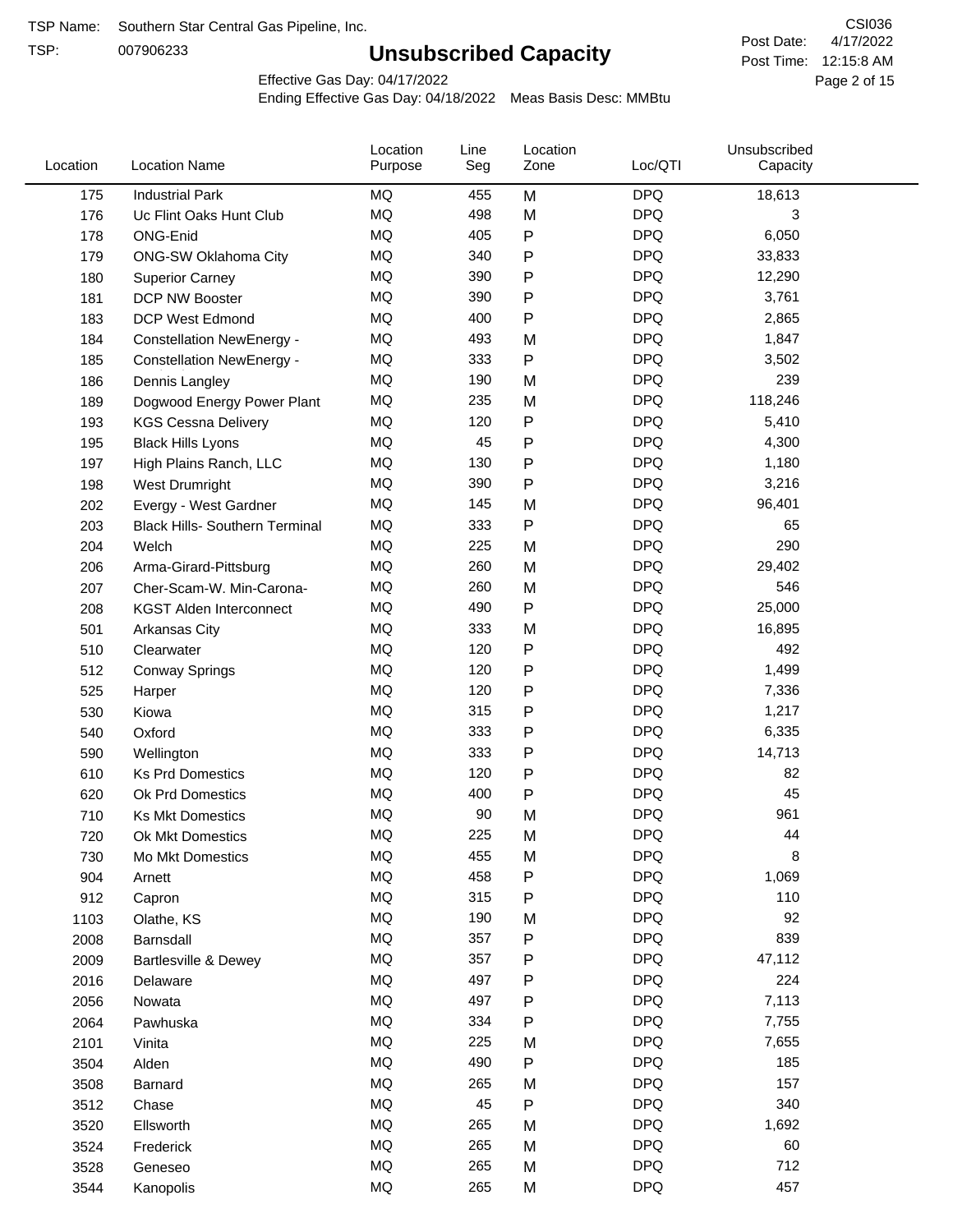TSP:

# **Unsubscribed Capacity**

4/17/2022 Page 3 of 15 Post Time: 12:15:8 AM CSI036 Post Date:

Effective Gas Day: 04/17/2022

| Location | <b>Location Name</b>      | Location<br>Purpose | Line<br>Seg | Location<br>Zone | Loc/QTI    | Unsubscribed<br>Capacity |  |
|----------|---------------------------|---------------------|-------------|------------------|------------|--------------------------|--|
| 3548     | Lincoln                   | MQ                  | 265         | M                | <b>DPQ</b> | 4,528                    |  |
| 3551     | Lucas                     | MQ                  | 265         | M                | <b>DPQ</b> | 711                      |  |
| 3553     | Luray                     | MQ                  | 265         | M                | <b>DPQ</b> | 77                       |  |
| 3555     | Minneapolis               | <b>MQ</b>           | 265         | M                | <b>DPQ</b> | 1,424                    |  |
| 3572     | Raymond                   | <b>MQ</b>           | 490         | $\mathsf{P}$     | <b>DPQ</b> | 75                       |  |
| 3576     | Sylvan Grove              | <b>MQ</b>           | 265         | M                | <b>DPQ</b> | 134                      |  |
| 3588     | Vesper                    | MQ                  | 265         | M                | <b>DPQ</b> | 42                       |  |
| 3608     | Beloit                    | MQ                  | 265         | M                | <b>DPQ</b> | 12,605                   |  |
| 3610     | <b>Burr Oak</b>           | MQ                  | 265         | M                | <b>DPQ</b> | 168                      |  |
| 3612     | Cawker City               | MQ                  | 265         | M                | <b>DPQ</b> | 625                      |  |
| 3616     | Downs                     | MQ                  | 265         | M                | <b>DPQ</b> | 382                      |  |
| 3620     | Esbon                     | MQ                  | 265         | M                | <b>DPQ</b> | 63                       |  |
| 3624     | Formosa                   | <b>MQ</b>           | 265         | M                | <b>DPQ</b> | 120                      |  |
| 3628     | Glen Elder                | <b>MQ</b>           | 265         | M                | <b>DPQ</b> | 125                      |  |
| 3640     | Jewell                    | MQ                  | 265         | M                | <b>DPQ</b> | 66                       |  |
| 3648     | Lebanon                   | MQ                  | 265         | M                | <b>DPQ</b> | 178                      |  |
| 3652     | Mankato                   | MQ                  | 265         | M                | <b>DPQ</b> | 1,807                    |  |
| 3654     | Montrose                  | <b>MQ</b>           | 265         | M                | <b>DPQ</b> | 192                      |  |
| 3660     | Osborne                   | <b>MQ</b>           | 265         | M                | <b>DPQ</b> | 4,776                    |  |
| 3676     | Smith Center              | MQ                  | 265         | M                | <b>DPQ</b> | 1,401                    |  |
| 4812     | Carthage, Jasper, & Lamar | <b>MQ</b>           | 450         | M                | <b>DPQ</b> | 5,570                    |  |
| 5002     | East Liberty Receipt      | M <sub>2</sub>      | 260         | M                | <b>RPQ</b> | 42,602                   |  |
| 6565     | Murray Gil Plant          | MQ                  | 120         | P                | <b>DPQ</b> | 166,038                  |  |
| 6704     | Atlanta                   | MQ                  | 333         | M                | <b>DPQ</b> | 107                      |  |
| 6706     | Augusta & Leon            | MQ                  | 295         | P                | <b>DPQ</b> | 46,347                   |  |
| 6712     | Benton                    | MQ                  | 300         | M                | <b>DPQ</b> | 22                       |  |
| 6714     | Burden                    | <b>MQ</b>           | 333         | M                | <b>DPQ</b> | 137                      |  |
| 6716     | Cambridge                 | MQ                  | 333         | M                | <b>DPQ</b> | 83                       |  |
| 6720     | Dexter                    | <b>MQ</b>           | 333         | M                | <b>DPQ</b> | 128                      |  |
| 6722     | Douglas                   | $\sf{MQ}$           | 295         | P                | <b>DPQ</b> | 4,069                    |  |
| 6724     | El Dorado                 | <b>MQ</b>           | 300         | M                | <b>DPQ</b> | 14,336                   |  |
| 6764     | Potwin                    | $\sf{MQ}$           | 300         | M                | <b>DPQ</b> | 125                      |  |
| 6780     | Towanda                   | MQ                  | 300         | M                | <b>DPQ</b> | 6                        |  |
| 6828     | Grenola                   | MQ                  | 333         | M                | <b>DPQ</b> | 127                      |  |
| 6852     | Madison                   | MQ                  | 140         | M                | <b>DPQ</b> | 379                      |  |
| 6860     | Olpe                      | MQ                  | 140         | M                | <b>DPQ</b> | 129                      |  |
| 7158     | <b>OFS Maysville</b>      | M <sub>2</sub>      | 385         | ${\sf P}$        | <b>RPQ</b> | 2,486                    |  |
| 9012     | Circleville               | MQ                  | 90          | M                | <b>DPQ</b> | 133                      |  |
| 9020     | Everest                   | $\sf{MQ}$           | 90          | M                | <b>DPQ</b> | 167                      |  |
| 9024     | Fairview                  | MQ                  | 90          | M                | <b>DPQ</b> | 171                      |  |
| 9026     | <b>Falls City</b>         | MQ                  | 90          | M                | <b>DPQ</b> | 12,490                   |  |
| 9032     | Hamlin                    | MQ                  | 90          | M                | <b>DPQ</b> | 50                       |  |
| 9034     | Hiawatha                  | MQ                  | 90          | M                | <b>DPQ</b> | 2,895                    |  |
| 9036     | Holton                    | MQ                  | 90          | M                | <b>DPQ</b> | 4,675                    |  |
| 9038     | Horton                    | MQ                  | 90          | M                | <b>DPQ</b> | 1,821                    |  |
| 9040     | Huron                     | MQ                  | 90          | M                | <b>DPQ</b> | 30                       |  |
| 9042     | Highland & Robinson       | MQ                  | 90          | M                | <b>DPQ</b> | 844                      |  |
| 9052     | Morrill                   | $\sf{MQ}$           | 90          | M                | <b>DPQ</b> | 228                      |  |
| 9054     | Muscotah                  | $\sf{MQ}$           | 90          | M                | <b>DPQ</b> | 612                      |  |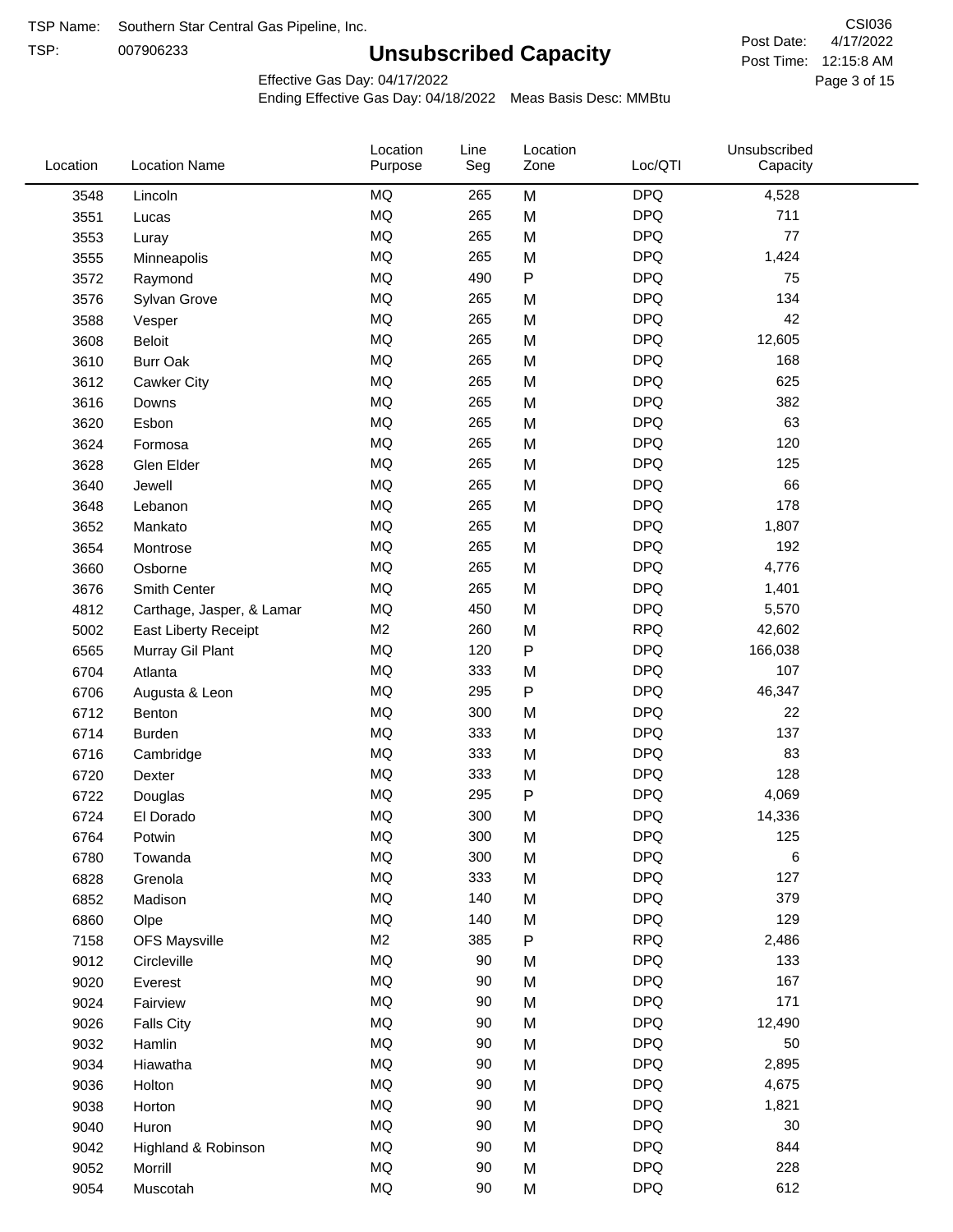TSP:

# **Unsubscribed Capacity**

4/17/2022 Page 4 of 15 Post Time: 12:15:8 AM CSI036 Post Date:

Effective Gas Day: 04/17/2022

| Location | <b>Location Name</b>            | Location<br>Purpose | Line<br>Seg | Location<br>Zone | Loc/QTI    | Unsubscribed<br>Capacity |  |
|----------|---------------------------------|---------------------|-------------|------------------|------------|--------------------------|--|
| 9057     | Netawaka                        | MQ                  | 90          | M                | <b>DPQ</b> | 48                       |  |
| 9059     | Nortonville & Winchester        | MQ                  | 180         | M                | <b>DPQ</b> | 12                       |  |
| 9064     | Oskaloosa                       | MQ                  | 180         | M                | <b>DPQ</b> | 177                      |  |
| 9066     | Ozawkie                         | MQ                  | 180         | M                | <b>DPQ</b> | 231                      |  |
| 9075     | Reserve                         | MQ                  | 90          | M                | <b>DPQ</b> | 72                       |  |
| 9079     | Sabetha                         | MQ                  | 90          | M                | <b>DPQ</b> | 11,276                   |  |
| 9091     | <b>Valley Falls</b>             | MQ                  | 180         | M                | <b>DPQ</b> | 1,271                    |  |
| 9093     | Wathena, Elwood & Troy          | MQ                  | 250         | M                | <b>DPQ</b> | 6,996                    |  |
| 9095     | Whiting                         | MQ                  | 90          | M                | <b>DPQ</b> | 40                       |  |
| 9097     | Willis                          | MQ                  | 90          | M                | <b>DPQ</b> | 208                      |  |
| 9657     | South Glavin, KS TB             | MQ                  | 145         | M                | <b>DPQ</b> | 36,000                   |  |
| 9835     | Hutchinson                      | MQ                  | 490         | P                | <b>DPQ</b> | 279                      |  |
| 10731    | Chelin Pld                      | M <sub>2</sub>      | 315         | P                | <b>RPQ</b> | 12,086                   |  |
| 10847    | Olathe, KS East TB              | MQ                  | 145         | M                | <b>DPQ</b> | 1,000                    |  |
| 10997    | EGT Jane - Receipt              | M <sub>2</sub>      | 423         | M                | <b>RPQ</b> | 146,982                  |  |
| 11138    | Anr Brown Emergency             | M <sub>2</sub>      | 90          | M                | <b>RPQ</b> | 23,860                   |  |
| 11377    | Transwestern Canadian - Rec.    | M <sub>2</sub>      | 458         | P                | <b>RPQ</b> | 56,705                   |  |
| 11435    | <b>OkTex Marsh Interconnect</b> | M <sub>2</sub>      | 458         | P                | <b>RPQ</b> | 47,447                   |  |
| 11704    | Alba-Purcell-Neck City          | MQ                  | 450         | M                | <b>DPQ</b> | 77                       |  |
| 11709    | Carl Junction                   | MQ                  | 260         | M                | <b>DPQ</b> | 3,766                    |  |
| 11712    | Carterville                     | MQ                  | 450         | M                | <b>DPQ</b> | 6,134                    |  |
| 11716    | Duenweg                         | MQ                  | 450         | M                | <b>DPQ</b> | 1,984                    |  |
| 11740    | Joplin-Galloway                 | MQ                  | 450         | M                | <b>DPQ</b> | 44,900                   |  |
| 11772    | <b>Reddings Mill</b>            | <b>MQ</b>           | 225         | M                | <b>DPQ</b> | 370                      |  |
| 11776    | Saginaw                         | MQ                  | 450         | M                | <b>DPQ</b> | 82                       |  |
| 11778    | Smithfield                      | MQ                  | 260         | M                | <b>DPQ</b> | 50                       |  |
| 11779    | <b>Stones Corner</b>            | MQ                  | 450         | M                | <b>DPQ</b> | 67                       |  |
| 11792    | Webb City                       | MQ                  | 450         | M                | <b>DPQ</b> | 3,052                    |  |
| 12723    | DCP - Kingfisher                | M <sub>2</sub>      | 400         | P                | <b>RPQ</b> | 12,876                   |  |
| 12782    | Herndon Pld                     | M <sub>2</sub>      | 333         | M                | <b>RPQ</b> | 2,822                    |  |
| 13011    | <b>OGT Mutual</b>               | M <sub>2</sub>      | 458         | P                | <b>RPQ</b> | 102,797                  |  |
| 13144    | Own Resources - Waverly         | M <sub>2</sub>      | 490         | P                | <b>RPQ</b> | 29,475                   |  |
| 13194    | <b>Superior Carney Plant</b>    | M <sub>2</sub>      | 390         | P                | <b>RPQ</b> | 36,616                   |  |
| 13565    | St. Francis                     | M <sub>2</sub>      | 490         | Ρ                | <b>RPQ</b> | 17,798                   |  |
| 13604    | Olathe, KS Naval Base TB        | MQ                  | 190         | M                | <b>DPQ</b> | 4,000                    |  |
| 13644    | Kansas City, Kansas             | MQ                  | 115         | M                | <b>DPQ</b> | 170,108                  |  |
| 13735    | State Line Pld                  | M <sub>2</sub>      | 490         | P                | <b>RPQ</b> | 15,750                   |  |
| 13745    | Kansas City, MO                 | MQ                  | 195         | M                | <b>DPQ</b> | 165,756                  |  |
| 13746    | Grain Valley & Lake Lotawana    | MQ                  | 235         | M                | <b>DPQ</b> | 193,050                  |  |
| 13747    | Kentucky Avenue                 | MQ                  | 235         | M                | <b>DPQ</b> | 60,000                   |  |
| 13748    | 47th & 71st & Stateline         | MQ                  | 115         | M                | <b>DPQ</b> | 267,453                  |  |
| 13906    | Bonny Reservoir Pld             | M <sub>2</sub>      | 490         | P                | <b>RPQ</b> | 44,606                   |  |
| 14027    | Mullendore Pld                  | M <sub>2</sub>      | 335         | Ρ                | <b>RPQ</b> | 6,646                    |  |
| 14155    | Chase County Pld                | M <sub>2</sub>      | 140         | M                | <b>RPQ</b> | 3,841                    |  |
| 14377    | DCP Mustang Plt                 | M <sub>2</sub>      | 340         | Ρ                | <b>RPQ</b> | 11,744                   |  |
| 14391    | <b>REP - North Williams</b>     | M <sub>2</sub>      | 495         | M                | <b>RPQ</b> | 32,434                   |  |
| 14513    | Cimarron Pipeline               | M <sub>2</sub>      | 315         | P                | <b>RPQ</b> | 9,761                    |  |
| 14872    | Own Resources - Wray            | M <sub>2</sub>      | 490         | P                | <b>RPQ</b> | 16,513                   |  |
| 14965    | CIG Riner                       | M <sub>2</sub>      | 490         | P                | <b>RPQ</b> | 51,538                   |  |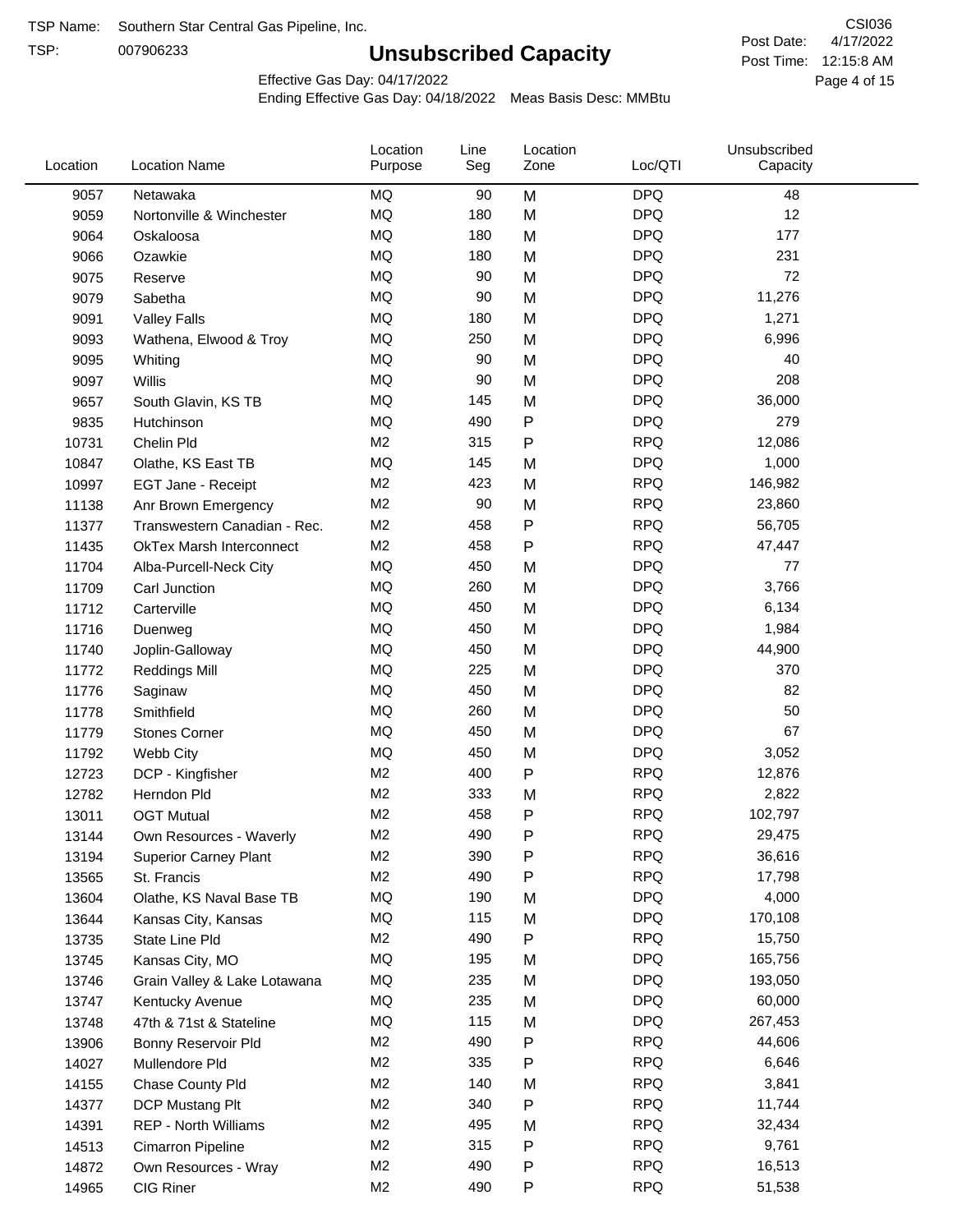TSP:

# **Unsubscribed Capacity**

4/17/2022 Page 5 of 15 Post Time: 12:15:8 AM CSI036 Post Date:

Effective Gas Day: 04/17/2022

| Location | <b>Location Name</b>               | Location<br>Purpose | Line<br>Seg | Location<br>Zone | Loc/QTI    | Unsubscribed<br>Capacity |  |
|----------|------------------------------------|---------------------|-------------|------------------|------------|--------------------------|--|
| 14971    | <b>KGST Ark River</b>              | M <sub>2</sub>      | 130         | P                | <b>RPQ</b> | 56,934                   |  |
| 15011    | <b>EOIT Noble</b>                  | M <sub>2</sub>      | 400         | P                | <b>RPQ</b> | 46,050                   |  |
| 15012    | Cleveland Mo                       | MQ                  | 235         | M                | <b>DPQ</b> | 26                       |  |
| 15020    | East Lynne & Garden City           | MQ                  | 235         | M                | <b>DPQ</b> | 830                      |  |
| 15024    | Freeman                            | MQ                  | 235         | M                | <b>DPQ</b> | 76                       |  |
| 15032    | Holden                             | MQ                  | 235         | M                | <b>DPQ</b> | 4,017                    |  |
| 15044    | Kingsville                         | MQ                  | 235         | M                | <b>DPQ</b> | 41                       |  |
| 15050    | Lone Jack                          | MQ                  | 235         | M                | <b>DPQ</b> | 288                      |  |
| 15064    | Peculiar                           | <b>MQ</b>           | 235         | M                | <b>DPQ</b> | 2,265                    |  |
| 15066    | Pleasant Hill                      | MQ                  | 235         | M                | <b>DPQ</b> | 4,776                    |  |
| 15117    | Hulah                              | M <sub>2</sub>      | 335         | P                | <b>RPQ</b> | 2,730                    |  |
| 15142    | <b>EOIT McClain</b>                | M <sub>2</sub>      | 385         | P                | <b>RPQ</b> | 91,338                   |  |
| 15216    | Dearborn MO                        | MQ                  | 250         | M                | <b>DPQ</b> | 1,372                    |  |
| 15223    | Nimrod                             | M <sub>2</sub>      | 340         | P                | <b>RPQ</b> | 23,446                   |  |
| 15236    | Questar Skull Creek                | M <sub>2</sub>      | 490         | P                | <b>RPQ</b> | 49,874                   |  |
| 15253    | DCP - Cimarron Plant               | M <sub>2</sub>      | 458         | Ρ                | <b>RPQ</b> | 117,425                  |  |
| 15256    | New Market & Trimble               | MQ                  | 250         | M                | <b>DPQ</b> | 92                       |  |
| 15266    | <b>CIG Floris</b>                  | M <sub>2</sub>      | 315         | Ρ                | <b>RPQ</b> | 81,012                   |  |
| 15300    | <b>OFS</b> Stateline               | M <sub>2</sub>      | 458         | Ρ                | <b>RPQ</b> | 48,284                   |  |
| 15343    | St. Francis Pld                    | M <sub>2</sub>      | 490         | Ρ                | <b>RPQ</b> | 13,960                   |  |
| 15405    | Golden Gas Pld                     | M <sub>2</sub>      | 315         | P                | <b>RPQ</b> | 25,274                   |  |
| 15430    | Velma Gas Plant                    | M <sub>2</sub>      | 385         | Ρ                | <b>RPQ</b> | 53,846                   |  |
| 15433    | Scout - Satanta                    | M <sub>2</sub>      | 130         | Ρ                | <b>RPQ</b> | 185,442                  |  |
| 15857    | DCP - Sholem                       | M <sub>2</sub>      | 385         | P                | <b>RPQ</b> | 2,182                    |  |
| 15907    | Cowley Gas Systems, LLC            | M <sub>2</sub>      | 333         | M                | <b>RPQ</b> | 3,084                    |  |
| 16013    | South Olathe TB                    | MQ                  | 145         | M                | <b>DPQ</b> | 24,000                   |  |
| 16289    | Scout - Jayhawk                    | M <sub>2</sub>      | 130         | Ρ                | <b>RPQ</b> | 125,886                  |  |
| 16294    | Wamsutter - Echo Springs           | M <sub>2</sub>      | 490         | Ρ                | <b>RPQ</b> | 223,278                  |  |
| 16376    | Salt Plains Storage                | M <sub>2</sub>      | 315         | Ρ                | <b>RPQ</b> | 225,257                  |  |
| 16453    | <b>ETC Texas Pipeline Beaver</b>   | M <sub>2</sub>      | 315         | P                | <b>RPQ</b> | 86,510                   |  |
| 16478    | Envirotek Fuel Systems Inc         | M <sub>2</sub>      | 497         | Ρ                | <b>RPQ</b> | 4,818                    |  |
| 16508    | Blue Jacket                        | MQ                  | 225         | М                | <b>DPQ</b> | 81                       |  |
| 16516    | Commerce                           | MQ                  | 225         | M                | <b>DPQ</b> | 6,869                    |  |
| 16532    | Hockerville                        | MQ                  | 225         | M                | <b>DPQ</b> | 219                      |  |
| 16534    | Quapaw                             | M <sub>2</sub>      | 225         | M                | <b>RPQ</b> | 29,362                   |  |
| 16552    | Miami                              | MQ                  | 225         | M                | <b>DPQ</b> | 28,664                   |  |
| 16562    | Republican                         | M <sub>2</sub>      | 490         | P                | <b>RPQ</b> | 108,219                  |  |
| 16568    | Quapaw                             | MQ                  | 225         | M                | <b>DPQ</b> | 342                      |  |
| 16582    | EnergyVest - W Lenapah             | M <sub>2</sub>      | 225         | M                | <b>RPQ</b> | 17,625                   |  |
| 16583    | Cranor Tap                         | M <sub>2</sub>      | 497         | P                | <b>RPQ</b> | 6,060                    |  |
| 16584    | Oneok Westex Hemphill              | M <sub>2</sub>      | 458         | Ρ                | <b>RPQ</b> | 54,887                   |  |
| 16592    | <b>TIGT Sugar Creek</b>            | M <sub>2</sub>      | 235         | M                | <b>RPQ</b> | 15,186                   |  |
| 16593    | <b>TIGT Glavin</b>                 | M <sub>2</sub>      | 190         | M                | <b>RPQ</b> | 113,678                  |  |
| 16604    | Osage Hills                        | M <sub>2</sub>      | 357         | Ρ                | <b>RPQ</b> | 10,303                   |  |
| 16620    | ETC Texas Pipeline Canadian        | M <sub>2</sub>      | 458         | Ρ                | <b>RPQ</b> | 39,194                   |  |
| 16621    | <b>ETC Texas Pipeline Hemphill</b> | M <sub>2</sub>      | 458         | Ρ                | <b>RPQ</b> | 61,340                   |  |
| 16667    | ECQ Pipeline - Powell              | M <sub>2</sub>      | 117         | M                | <b>RPQ</b> | 13,610                   |  |
| 16679    | Fox Plant                          | M <sub>2</sub>      | 385         | P                | <b>RPQ</b> | 5,174                    |  |
| 16746    | Roxanna                            | M <sub>2</sub>      | 495         | M                | <b>RPQ</b> | 4,505                    |  |
|          |                                    |                     |             |                  |            |                          |  |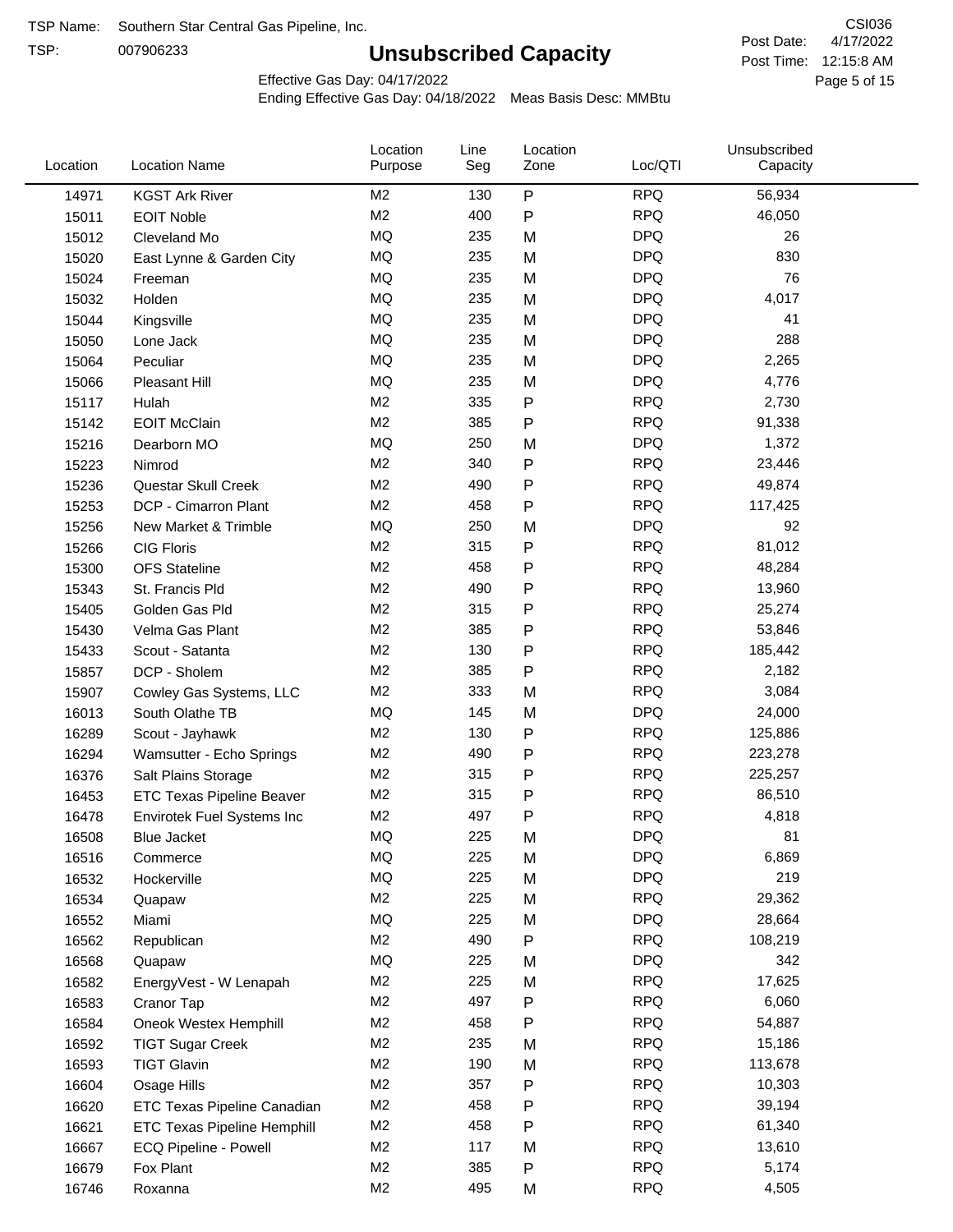TSP:

# **Unsubscribed Capacity**

4/17/2022 Page 6 of 15 Post Time: 12:15:8 AM CSI036 Post Date:

Effective Gas Day: 04/17/2022

| Location | <b>Location Name</b>             | Location<br>Purpose | Line<br>Seg | Location<br>Zone | Loc/QTI    | Unsubscribed<br>Capacity |  |
|----------|----------------------------------|---------------------|-------------|------------------|------------|--------------------------|--|
| 16747    | RedBud-Thayer Tap                | M <sub>2</sub>      | 495         | M                | <b>RPQ</b> | 4,872                    |  |
| 16750    | Dilworth Rms                     | M <sub>2</sub>      | 333         | P                | <b>RPQ</b> | 5,334                    |  |
| 16757    | River Rock - Fireside            | M <sub>2</sub>      | 495         | M                | <b>RPQ</b> | 66,400                   |  |
| 16774    | River Rock - E Lenapah           | M <sub>2</sub>      | 225         | M                | <b>RPQ</b> | 17,605                   |  |
| 16794    | <b>NNG Kiowa</b>                 | M <sub>2</sub>      | 130         | P                | <b>RPQ</b> | 73,872                   |  |
| 16798    | <b>Endeavor Energy Resources</b> | M <sub>2</sub>      | 225         | M                | <b>RPQ</b> | 9,982                    |  |
| 16802    | Sunwest                          | M <sub>2</sub>      | 117         | M                | <b>RPQ</b> | 6,183                    |  |
| 16806    | Bluco- East Wann                 | M <sub>2</sub>      | 225         | M                | <b>RPQ</b> | 8,850                    |  |
| 16807    | Bitter Creek Eckley Pld-Yuma     | M <sub>2</sub>      | 490         | Ρ                | <b>RPQ</b> | 35,096                   |  |
| 16812    | <b>RiverGas</b>                  | M <sub>2</sub>      | 95          | M                | <b>RPQ</b> | 5,590                    |  |
| 16813    | Cheyenne Plains - Sand Dune      | M <sub>2</sub>      | 130         | P                | <b>RPQ</b> | 385,434                  |  |
| 16817    | <b>Midwest Energy</b>            | M <sub>2</sub>      | 495         | M                | <b>RPQ</b> | 7,179                    |  |
| 16819    | River Rock- Keeton               | M <sub>2</sub>      | 225         | M                | <b>RPQ</b> | 9,535                    |  |
| 16820    | Superior - Hemphill              | M <sub>2</sub>      | 458         | Ρ                | <b>RPQ</b> | 50,052                   |  |
| 16821    | Yuma West                        | M <sub>2</sub>      | 490         | P                | <b>RPQ</b> | 15,688                   |  |
| 16822    | Jayhawk PLD                      | M <sub>2</sub>      | 95          | M                | <b>RPQ</b> | 4,292                    |  |
| 16824    | Coon Creek                       | M <sub>2</sub>      | 497         | P                | <b>RPQ</b> | 8,858                    |  |
| 16835    | Shiloh                           | M <sub>2</sub>      | 495         | M                | <b>RPQ</b> | 8,573                    |  |
| 16836    | Evergy - South Harper            | MQ                  | 235         | M                | <b>DPQ</b> | 86,400                   |  |
| 16837    | <b>EKAE Ethanol Plant</b>        | MQ                  | 496         | M                | <b>DPQ</b> | 1,397                    |  |
| 16840    | Nearman Creek Power Plant        | MQ                  | 195         | M                | <b>DPQ</b> | 28,800                   |  |
| 16844    | <b>Montgomery County</b>         | M <sub>2</sub>      | 260         | M                | <b>RPQ</b> | 8,000                    |  |
| 16848    | Colt-Liberty                     | M <sub>2</sub>      | 260         | M                | <b>RPQ</b> | 4,000                    |  |
| 16849    | City of Mulvane Power Plant      | MQ                  | 120         | P                | <b>DPQ</b> | 2,880                    |  |
| 16850    | Escalera - Cow Creek             | M <sub>2</sub>      | 490         | P                | <b>RPQ</b> | 66,094                   |  |
| 16852    | Southeastern KS P/L Wilson       | M <sub>2</sub>      | 495         | M                | <b>RPQ</b> | 60,000                   |  |
| 16857    | Superior - Cashion               | M <sub>2</sub>      | 400         | Ρ                | <b>RPQ</b> | 10,482                   |  |
| 16862    | Superior - Perkins               | M <sub>2</sub>      | 390         | Ρ                | <b>RPQ</b> | 21,660                   |  |
| 16865    | RedBud-Mound Valley              | M <sub>2</sub>      | 260         | M                | <b>RPQ</b> | 8,000                    |  |
| 16871    | <b>TIGT Grant</b>                | M <sub>2</sub>      | 130         | Ρ                | <b>RPQ</b> | 50,000                   |  |
| 16872    | River Rock - Jayhawk             | M <sub>2</sub>      | 495         | M                | <b>RPQ</b> | 57,579                   |  |
| 16873    | Layne Energy Sycamore            | M <sub>2</sub>      | 495         | M                | <b>RPQ</b> | 15,000                   |  |
| 16875    | Crenshaw Road                    | MQ                  | 455         | M                | <b>DPQ</b> | 33,611                   |  |
| 16877    | Acme Energy Services, Inc.       | M <sub>2</sub>      | 260         | M                | <b>RPQ</b> | 8,000                    |  |
| 16880    | Cottonwood                       | M <sub>2</sub>      | 235         | M                | <b>RPQ</b> | 1,000                    |  |
| 16883    | Cherryvale Boorigie PLd          | M <sub>2</sub>      | 495         | M                | <b>RPQ</b> | 34,135                   |  |
| 16884    | <b>Keystone Delivery</b>         | MQ                  | 390         | P                | <b>DPQ</b> | 6,067                    |  |
| 16890    | ADM/Deerfield                    | MQ                  | 95          | M                | <b>DPQ</b> | 6,078                    |  |
| 16891    | <b>KP Liberty</b>                | M <sub>2</sub>      | 260         | M                | <b>RPQ</b> | 8,300                    |  |
| 16897    | REP - South Williams             | M <sub>2</sub>      | 117         | M                | <b>RPQ</b> | 30,198                   |  |
| 16905    | NEOK Production Company,         | M <sub>2</sub>      | 225         | M                | <b>RPQ</b> | 7,970                    |  |
| 16908    | River Rock - Ft. Scott           | M <sub>2</sub>      | 495         | M                | <b>RPQ</b> | 54,600                   |  |
| 16911    | Evergy - Lake Road               | MQ                  | 250         | M                | <b>DPQ</b> | 34,400                   |  |
| 16912    | Targa - Waynoka                  | M <sub>2</sub>      | 315         | Ρ                | <b>RPQ</b> | 157,111                  |  |
| 16916    | Kansas Ethanol, LLC              | MQ                  | 490         | Ρ                | <b>DPQ</b> | 3,500                    |  |
| 16917    | Downstream Casino                | MQ                  | 225         | M                | <b>DPQ</b> | 1,510                    |  |
| 16918    | Show Me Ethanol                  | MQ                  | 425         | M                | <b>DPQ</b> | 6,623                    |  |
| 16922    | <b>Timberline Energy</b>         | M <sub>2</sub>      | 340         | Ρ                | <b>RPQ</b> | 6,846                    |  |
| 16923    | <b>Mid-Continent Market</b>      | MQ                  | 120         | P                | <b>DPQ</b> | 30,000                   |  |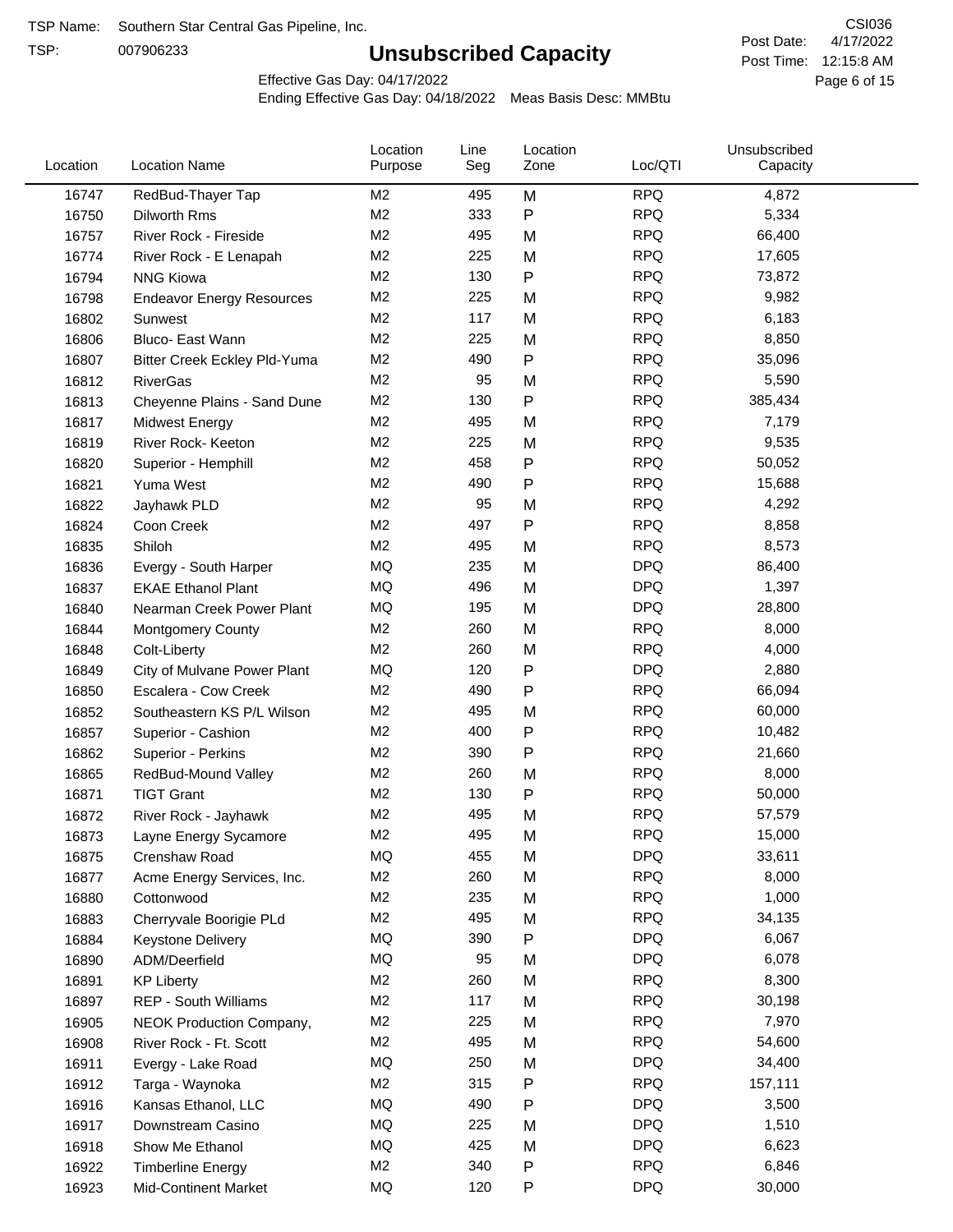TSP:

# **Unsubscribed Capacity**

4/17/2022 Page 7 of 15 Post Time: 12:15:8 AM CSI036 Post Date:

Effective Gas Day: 04/17/2022

| Location | <b>Location Name</b>                | Location<br>Purpose | Line<br>Seg | Location<br>Zone | Loc/QTI    | Unsubscribed<br>Capacity |  |
|----------|-------------------------------------|---------------------|-------------|------------------|------------|--------------------------|--|
| 16931    | Midwest Energy - Goodman            | MQ                  | 490         | P                | <b>DPQ</b> | 8,000                    |  |
| 16933    | Westar Emporia Energy               | MQ                  | 140         | M                | <b>DPQ</b> | 106,202                  |  |
| 16935    | River Rock - Graybill               | M <sub>2</sub>      | 260         | M                | <b>RPQ</b> | 23,168                   |  |
| 16941    | REP - Independence CDP              | M2                  | 117         | M                | <b>RPQ</b> | 29,270                   |  |
| 16942    | <b>Big Timber</b>                   | M <sub>2</sub>      | 490         | P                | <b>RPQ</b> | 49,356                   |  |
| 16945    | <b>ETC Texas Pipeline Antelope</b>  | M <sub>2</sub>      | 458         | Ρ                | <b>RPQ</b> | 110,000                  |  |
| 16949    | Summit Branson                      | MQ                  | 455         | M                | <b>DPQ</b> | 62,208                   |  |
| 16952    | <b>Overland Park</b>                | MQ                  | 115         | M                | <b>DPQ</b> | 77,485                   |  |
| 16953    | Merriam                             | MQ                  | 115         | M                | <b>DPQ</b> | 123,624                  |  |
| 16955    | Mustang Gas Products, LLC           | M <sub>2</sub>      | 405         | P                | <b>RPQ</b> | 25,550                   |  |
| 16956    | Superior - Ford                     | M <sub>2</sub>      | 130         | Ρ                | <b>RPQ</b> | 17,375                   |  |
| 16962    | Summit Sedalia                      | <b>MQ</b>           | 235         | M                | <b>DPQ</b> | 0                        |  |
| 16967    | Noble Energy - Lilli                | M <sub>2</sub>      | 490         | Ρ                | <b>RPQ</b> | 40,863                   |  |
| 16972    | <b>ONG Norman</b>                   | MQ                  | 385         | Ρ                | <b>DPQ</b> | 40                       |  |
| 16975    | Superior - Spring Creek             | M2                  | 315         | P                | <b>RPQ</b> | 7,680                    |  |
| 16976    | Bettis Asphalt & Construction       | MQ                  | 180         | M                | <b>DPQ</b> | 3,216                    |  |
| 16977    | <b>KGS Kansas Star Casino</b>       | MQ                  | 333         | Ρ                | <b>DPQ</b> | 144                      |  |
| 16980    | <b>Black Hills Colwich</b>          | MQ                  | 120         | Ρ                | <b>DPQ</b> | 9,995                    |  |
| 16981    | Superior - Bellmon                  | M <sub>2</sub>      | 380         | Ρ                | <b>RPQ</b> | 63,800                   |  |
| 16983    | DCP Midstream - Ellis               | MQ                  | 458         | Ρ                | <b>DPQ</b> | 6,702                    |  |
| 16988    | Atmos Energy - W. Lawrence          | MQ                  | 180         | M                | <b>DPQ</b> | 127                      |  |
| 16991    | Williams Midstream North Alva       | MQ                  | 315         | P                | <b>DPQ</b> | 1,992                    |  |
| 16992    | <b>ONG Ottawa</b>                   | MQ                  | 225         | M                | <b>DPQ</b> | 0                        |  |
| 16993    | Farmer's Gas                        | MQ                  | 130         | Ρ                | <b>DPQ</b> | 9,000                    |  |
| 16996    | Scout Sublette Delivery             | MQ                  | 130         | Ρ                | <b>DPQ</b> | 100                      |  |
| 16997    | Devon Energy Medford Station        | M <sub>2</sub>      | 315         | Ρ                | <b>RPQ</b> | 30,000                   |  |
| 16998    | Cheyenne Light, Fuel and            | MQ                  | 490         | Ρ                | <b>DPQ</b> | 90,800                   |  |
| 16999    | ETC - Crescent                      | M <sub>2</sub>      | 400         | P                | <b>RPQ</b> | 35,000                   |  |
| 17000    | Bourbon County, KS -                | MQ                  | 95          | M                | <b>DPQ</b> | 1                        |  |
| 17003    | Sunflower Electric Rubart           | MQ                  | 130         | Ρ                | <b>DPQ</b> | 48,808                   |  |
| 17004    | <b>NGPL Beaver</b>                  | MQ                  | 315         | Ρ                | <b>DPQ</b> | 175,000                  |  |
| 17005    | ETC - Rose Valley (Delivery)        | MQ                  | 315         | P                | <b>DPQ</b> | 5,000                    |  |
| 17006    | ETC - Rose Valley                   | M <sub>2</sub>      | 315         | Ρ                | <b>RPQ</b> | 195,226                  |  |
| 17008    | OMPA Lamb                           | MQ                  | 335         | Ρ                | <b>DPQ</b> | 51,383                   |  |
| 17009    | <b>Grasslands Energy Centennial</b> | M <sub>2</sub>      | 490         | Ρ                | <b>RPQ</b> | 25,000                   |  |
| 17010    | Noble Keota Receipt                 | M <sub>2</sub>      | 490         | Ρ                | <b>RPQ</b> | 52,200                   |  |
| 17011    | Noble Keota Delivery                | MQ                  | 490         | Ρ                | <b>DPQ</b> | 52,200                   |  |
| 17013    | Enlink - Battle Ridge               | M2                  | 390         | Ρ                | <b>RPQ</b> | 31,824                   |  |
| 17021    | <b>TIGT Yuma</b>                    | M <sub>2</sub>      | 490         | Ρ                | <b>RPQ</b> | 24,562                   |  |
| 17033    | Kickapoo Nation School              | MQ                  | 90          | M                | <b>DPQ</b> | 300                      |  |
| 17034    | ENVIA Energy Oklahoma City,         | MQ                  | 400         | Ρ                | <b>DPQ</b> | 3,888                    |  |
| 17035    | Ameren Columbia                     | MQ                  | 235         | M                | <b>DPQ</b> | 35,512                   |  |
| 17036    | <b>Coffeyville Resources</b>        | MQ                  | 260         | M                | <b>DPQ</b> | 39,992                   |  |
| 17050    | Atmos - Forest View                 | MQ                  | 190         | M                | <b>DPQ</b> | 4,058                    |  |
| 17052    | ONG NW Oklahoma City                | MQ                  | 340         | Ρ                | <b>DPQ</b> | 39,000                   |  |
| 17054    | <b>ONG Guthrie</b>                  | MQ                  | 400         | Ρ                | <b>DPQ</b> | 4,799                    |  |
| 17055    | ETC Texas Pipeline Nash             | MQ                  | 458         | Ρ                | <b>DPQ</b> | 1,500                    |  |
| 17056    | Blue Mountain - Chisholm Trail      | M <sub>2</sub>      | 340         | Ρ                | <b>RPQ</b> | 72,000                   |  |
| 17057    | City of Tonkawa                     | MQ                  | 380         | Ρ                | <b>DPQ</b> | 3,000                    |  |
|          |                                     |                     |             |                  |            |                          |  |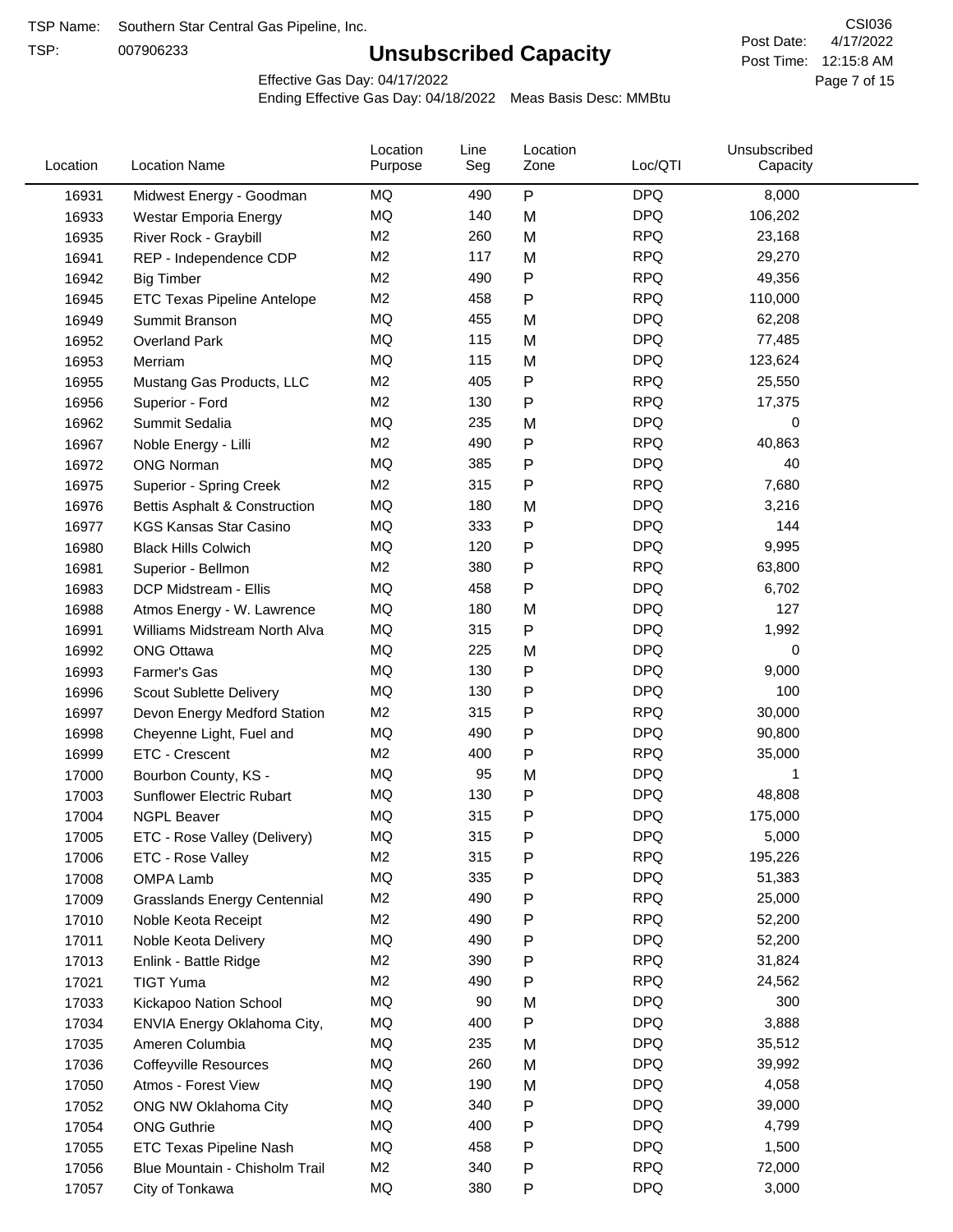TSP:

# **Unsubscribed Capacity**

4/17/2022 Page 8 of 15 Post Time: 12:15:8 AM CSI036 Post Date:

Effective Gas Day: 04/17/2022

| Location | <b>Location Name</b>           | Location<br>Purpose | Line<br>Seg | Location<br>Zone | Loc/QTI    | Unsubscribed<br>Capacity |  |
|----------|--------------------------------|---------------------|-------------|------------------|------------|--------------------------|--|
| 17058    | RPP - Hamm Landfill            | M <sub>2</sub>      | 195         | M                | <b>RPQ</b> | 2,500                    |  |
| 17060    | Atmos-Elk City                 | MQ                  | 87          | M                | <b>DPQ</b> | 216                      |  |
| 17064    | Koch - Enid                    | MQ                  | 405         | P                | <b>DPQ</b> | 0                        |  |
| 17065    | Canyon - Redcliff (Receipt)    | M <sub>2</sub>      | 458         | P                | <b>RPQ</b> | 180,000                  |  |
| 17066    | Canyon - Redcliff (Delivery)   | MQ                  | 458         | Ρ                | <b>DPQ</b> | 6,175                    |  |
| 17067    | Blue Mountain - Chisholm Trail | M <sub>2</sub>      | 340         | $\mathsf{P}$     | <b>RPQ</b> | 70,000                   |  |
| 17068    | <b>EOIT Alfalfa</b>            | M <sub>2</sub>      | 458         | $\mathsf{P}$     | <b>RPQ</b> | 200,000                  |  |
| 17069    | <b>NGPL Carter</b>             | <b>MQ</b>           | 385         | Ρ                | <b>DPQ</b> | 65,000                   |  |
| 17080    | <b>ONEOK Bakken Pipeline</b>   | MQ                  | 490         | P                | <b>DPQ</b> | 360                      |  |
| 17086    | NGPL - Mutual                  | <b>MQ</b>           | 458         | $\mathsf{P}$     | <b>DPQ</b> | 150,000                  |  |
| 17087    | REX-St.Joe                     | M <sub>2</sub>      | 250         | M                | <b>RPQ</b> | 78,606                   |  |
| 17091    | OGT - Maysville                | M <sub>2</sub>      | 385         | Ρ                | <b>RPQ</b> | 110,000                  |  |
| 17096    | Northern Natural-Kiowa         | <b>MQ</b>           | 130         | P                | <b>DPQ</b> | 100,000                  |  |
| 17104    | Black Hills - Plevna, KS TB    | MQ                  | 130         | P                | <b>DPQ</b> | 480                      |  |
| 17105    | WIC - Cheyenne Hub             | M <sub>2</sub>      | 490         | $\mathsf{P}$     | <b>RPQ</b> | 144,000                  |  |
| 17113    | NGPL - Ford County Receipt     | M <sub>2</sub>      | 130         | P                | <b>RPQ</b> | 190,400                  |  |
| 17119    | Waste Mgmt RNG Receipt         | M <sub>2</sub>      | 400         | $\mathsf{P}$     | <b>RPQ</b> | 2,976                    |  |
| 17404    | Anderson                       | MQ                  | 423         | M                | <b>DPQ</b> | 1,130                    |  |
| 17406    | Ash Grove, Walnut Grove & Wil  | MQ                  | 455         | M                | <b>DPQ</b> | 2,595                    |  |
| 17408    | Aurora                         | MQ                  | 455         | M                | <b>DPQ</b> | 850                      |  |
| 17410    | <b>Billings Mo</b>             | MQ                  | 455         | M                | <b>DPQ</b> | 2,918                    |  |
| 17414    | Clever Mo                      | MQ                  | 455         | M                | <b>DPQ</b> | 738                      |  |
| 17416    | Crane Mo                       | MQ                  | 455         | M                | <b>DPQ</b> | 2,944                    |  |
| 17418    | Diamond                        | <b>MQ</b>           | 455         | M                | <b>DPQ</b> | 546                      |  |
| 17426    | Freistatt                      | <b>MQ</b>           | 455         | M                | <b>DPQ</b> | 256                      |  |
| 17430    | Goodman                        | MQ                  | 423         | M                | <b>DPQ</b> | 625                      |  |
| 17448    | Lanagan                        | MQ                  | 423         | M                | <b>DPQ</b> | 337                      |  |
| 17452    | Marionville                    | MQ                  | 455         | M                | <b>DPQ</b> | 1,119                    |  |
| 17454    | Monett                         | MQ                  | 455         | M                | <b>DPQ</b> | 25,276                   |  |
| 17456    | Mt Vernon & Verona             | MQ                  | 455         | M                | <b>DPQ</b> | 4,407                    |  |
| 17458    | Neosho                         | <b>MQ</b>           | 455         | M                | <b>DPQ</b> | 8,597                    |  |
| 17460    | Noel & North Noel              | MQ                  | 423         | M                | <b>DPQ</b> | 19,472                   |  |
| 17462    | Nixa & Ozark                   | MQ                  | 455         | M                | <b>DPQ</b> | 5,340                    |  |
| 17464    | Pierce City                    | $\sf{MQ}$           | 455         | M                | <b>DPQ</b> | 3,281                    |  |
| 17466    | Pineville                      | $\sf{MQ}$           | 423         | M                | <b>DPQ</b> | 302                      |  |
| 17472    | Republic                       | MQ                  | 455         | M                | <b>DPQ</b> | 883                      |  |
| 17476    | Sarcoxie                       | MQ                  | 455         | M                | <b>DPQ</b> | 2,828                    |  |
| 17478    | Seneca                         | MQ                  | 225         | M                | <b>DPQ</b> | 9,873                    |  |
| 17492    | Wentworth                      | MQ                  | 455         | M                | <b>DPQ</b> | 193                      |  |
| 18328    | Goessel                        | MQ                  | 140         | M                | <b>DPQ</b> | 62                       |  |
| 18356    | Newton                         | MQ                  | 120         | Ρ                | <b>DPQ</b> | 21,538                   |  |
| 19000    | Scout Jayhawk Delivery         | MQ                  | 130         | Ρ                | <b>DPQ</b> | 185,442                  |  |
| 19548    | Lyndon                         | $\sf{MQ}$           | 140         | M                | <b>DPQ</b> | 655                      |  |
| 19552    | Melvern                        | $\sf{MQ}$           | 493         | M                | <b>DPQ</b> | 42                       |  |
| 19554    | Michigan Valley                | MQ                  | 140         | M                | <b>DPQ</b> | 339                      |  |
| 19564    | Pomona                         | MQ                  | 140         | M                | <b>DPQ</b> | 1,579                    |  |
| 19568    | Quenemo                        | MQ                  | 140         | M                | <b>DPQ</b> | 255                      |  |
| 19576    | Scranton                       | MQ                  | 140         | M                | <b>DPQ</b> | 632                      |  |
| 19608    | Baldwin                        | $\sf{MQ}$           | 180         | M                | <b>DPQ</b> | 2,754                    |  |
|          |                                |                     |             |                  |            |                          |  |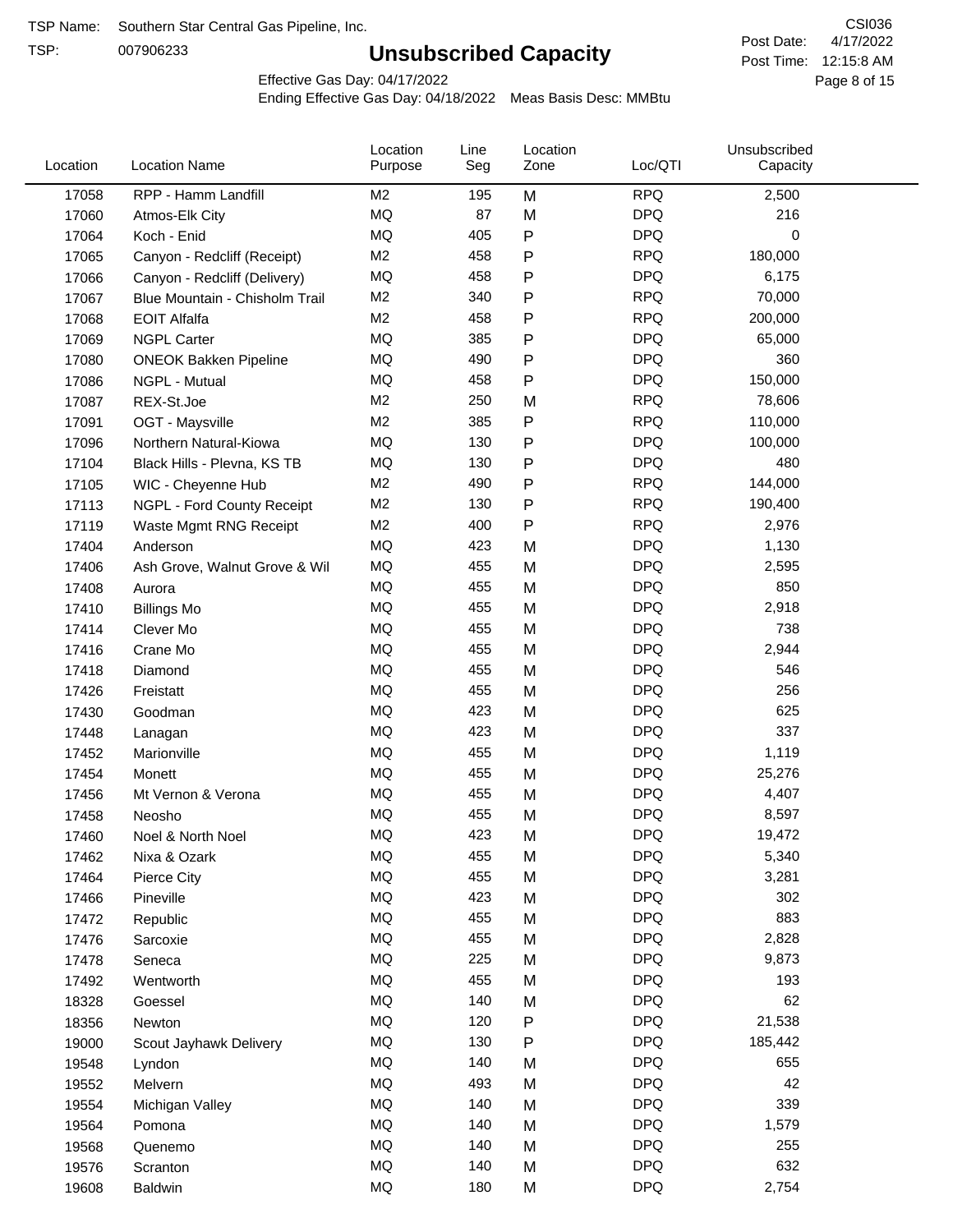TSP:

# **Unsubscribed Capacity**

4/17/2022 Page 9 of 15 Post Time: 12:15:8 AM CSI036 Post Date:

Effective Gas Day: 04/17/2022

| Location | <b>Location Name</b>  | Location<br>Purpose | Line<br>Seg | Location<br>Zone | Loc/QTI    | Unsubscribed<br>Capacity |  |
|----------|-----------------------|---------------------|-------------|------------------|------------|--------------------------|--|
| 19620    | Edgerton              | <b>MQ</b>           | 190         | M                | <b>DPQ</b> | 14                       |  |
| 19628    | Gardner               | MQ                  | 190         | M                | <b>DPQ</b> | 2,755                    |  |
| 19648    | Lecompton             | <b>MQ</b>           | 180         | M                | <b>DPQ</b> | 109                      |  |
| 19650    | Le Loup               | <b>MQ</b>           | 190         | M                | <b>DPQ</b> | 37                       |  |
| 19660    | Ottawa                | <b>MQ</b>           | 493         | M                | <b>DPQ</b> | 6,129                    |  |
| 19664    | Perry                 | <b>MQ</b>           | 180         | M                | <b>DPQ</b> | 407                      |  |
| 19666    | Princeton             | MQ                  | 496         | M                | <b>DPQ</b> | 130                      |  |
| 19672    | Richmond              | <b>MQ</b>           | 496         | M                | <b>DPQ</b> | 374                      |  |
| 19676    | Scipio                | MQ                  | 496         | M                | <b>DPQ</b> | 27                       |  |
| 19678    | Somerset & Rural      | MQ                  | 235         | M                | <b>DPQ</b> | 291                      |  |
| 19684    | Tonganoxie            | <b>MQ</b>           | 195         | M                | <b>DPQ</b> | 7,420                    |  |
| 19690    | Wellsville            | <b>MQ</b>           | 190         | M                | <b>DPQ</b> | 2,007                    |  |
| 20709    | <b>Bronson Etc</b>    | <b>MQ</b>           | 95          | M                | <b>DPQ</b> | 360                      |  |
| 20712    | Carlyle               | <b>MQ</b>           | 495         | M                | <b>DPQ</b> | 26                       |  |
| 20714    | Cherryvale            | <b>MQ</b>           | 495         | M                | <b>DPQ</b> | 586                      |  |
| 20716    | Colony                | MQ                  | 50          | M                | <b>DPQ</b> | 2,347                    |  |
| 20720    | Dennis                | MQ                  | 495         | M                | <b>DPQ</b> | 54                       |  |
| 20725    | Erie                  | MQ                  | 495         | M                | <b>DPQ</b> | 409                      |  |
| 20730    | Gas City & La Harpe   | MQ                  | 495         | M                | <b>DPQ</b> | 1,457                    |  |
| 20764    | Parsons               | <b>MQ</b>           | 495         | M                | <b>DPQ</b> | 19,497                   |  |
| 20766    | Petrolia              | <b>MQ</b>           | 495         | M                | <b>DPQ</b> | 18                       |  |
| 20768    | Piqua                 | <b>MQ</b>           | 220         | M                | <b>DPQ</b> | 84                       |  |
| 20775    | South Mound           | MQ                  | 495         | M                | <b>DPQ</b> | 45                       |  |
| 20785    | Thayer                | <b>MQ</b>           | 495         | M                | <b>DPQ</b> | 88                       |  |
| 20788    | Walnut & St Paul      | MQ                  | 95          | M                | <b>DPQ</b> | 658                      |  |
| 20792    | Welda                 | MQ                  | 495         | M                | <b>DPQ</b> | 1,122                    |  |
| 21008    | <b>Baxter Springs</b> | MQ                  | 225         | M                | <b>DPQ</b> | 1,830                    |  |
| 21015    | Columbus              | <b>MQ</b>           | 260         | M                | <b>DPQ</b> | 2,639                    |  |
| 21018    | Crestline             | <b>MQ</b>           | 260         | M                | <b>DPQ</b> | 156                      |  |
| 21021    | Fort Scott            | <b>MQ</b>           | 95          | M                | <b>DPQ</b> | 31,139                   |  |
| 21024    | Galena & Empire City  | <b>MQ</b>           | 260         | M                | <b>DPQ</b> | 3,023                    |  |
| 21048    | Lowell                | <b>MQ</b>           | 225         | M                | <b>DPQ</b> | 52                       |  |
| 21055    | N Riverton            | MQ                  | 260         | M                | <b>DPQ</b> | 148                      |  |
| 21060    | Oswego                | MQ                  | 260         | M                | <b>DPQ</b> | 2,588                    |  |
| 21080    | <b>Treece</b>         | MQ                  | 225         | M                | <b>DPQ</b> | 473                      |  |
| 23576    | St Joseph             | MQ                  | 250         | M                | <b>DPQ</b> | 88,184                   |  |
| 24228    | Grantville            | <b>MQ</b>           | 180         | M                | <b>DPQ</b> | 207                      |  |
| 24252    | Meriden               | MQ                  | 180         | M                | <b>DPQ</b> | 177                      |  |
| 24276    | Shawnee Heights       | MQ                  | 180         | M                | <b>DPQ</b> | 696                      |  |
| 24280    | Topeka                | MQ                  | 180         | M                | <b>DPQ</b> | 152,652                  |  |
| 26304    | Alma                  | MQ                  | 425         | M                | <b>DPQ</b> | 95                       |  |
| 26308    | Blackburn             | MQ                  | 425         | M                | <b>DPQ</b> | 163                      |  |
| 26312    | Carrollton            | MQ                  | 425         | M                | <b>DPQ</b> | 2,523                    |  |
| 26314    | Concordia             | <b>MQ</b>           | 425         | M                | <b>DPQ</b> | 1,576                    |  |
| 26316    | Corder                | <b>MQ</b>           | 425         | M                | <b>DPQ</b> | 11                       |  |
| 26325    | Emma                  | MQ                  | 425         | M                | <b>DPQ</b> | 206                      |  |
| 26332    | Higginsville          | MQ                  | 425         | M                | <b>DPQ</b> | 28,860                   |  |
| 26344    | Knobnoster            | $\sf{MQ}$           | 235         | M                | <b>DPQ</b> | 16,700                   |  |
| 26348    | La Monte              | $\sf{MQ}$           | 235         | M                | <b>DPQ</b> | 111                      |  |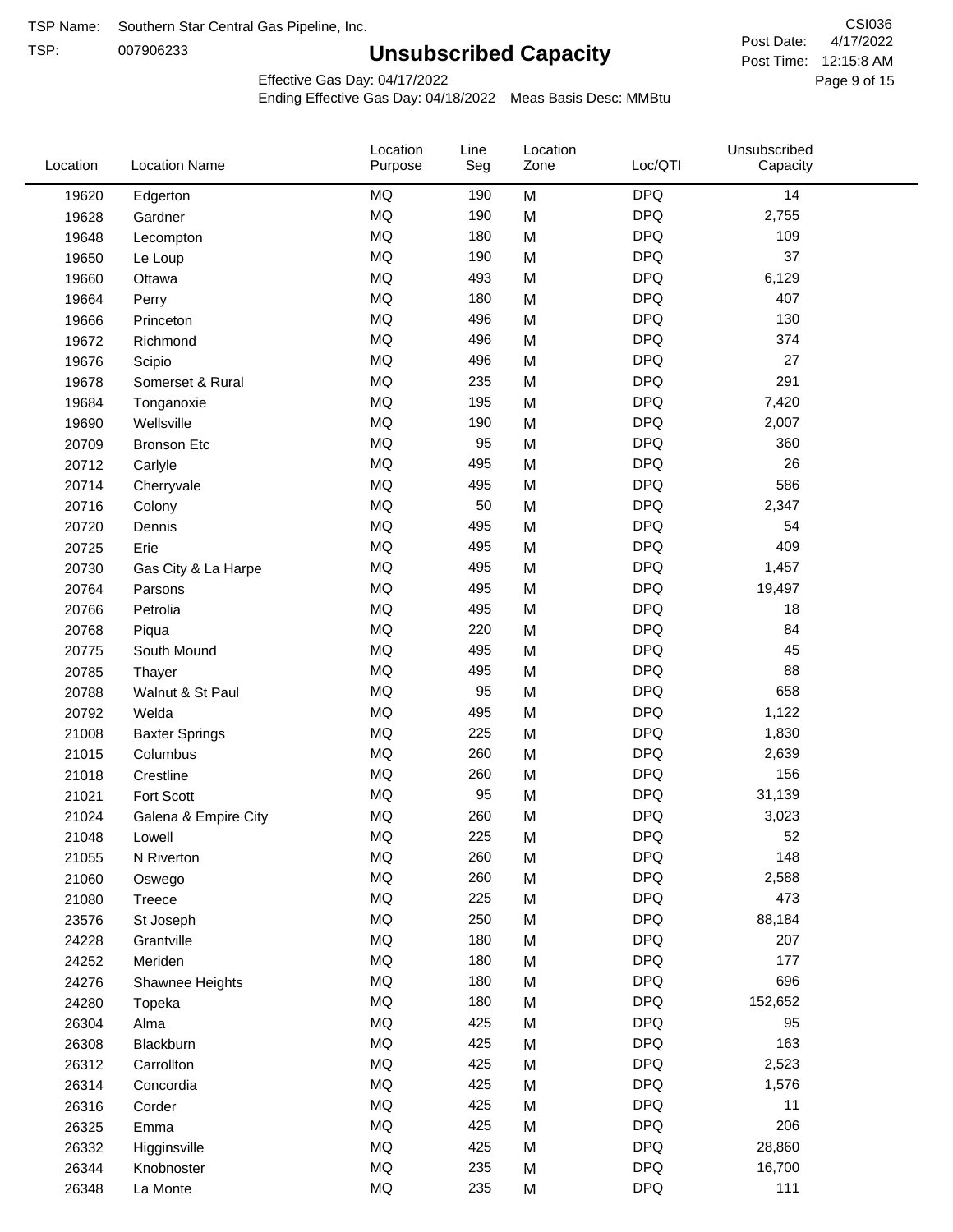TSP:

# **Unsubscribed Capacity**

4/17/2022 Page 10 of 15 Post Time: 12:15:8 AM CSI036 Post Date:

Unsubscribed

Effective Gas Day: 04/17/2022

Location

Ending Effective Gas Day: 04/18/2022 Meas Basis Desc: MMBtu

Line

Location

| Location | <b>Location Name</b>          | Purpose   | Seg | Zone         | Loc/QTI    | Capacity |  |
|----------|-------------------------------|-----------|-----|--------------|------------|----------|--|
| 26352    | Mt Leonard                    | MQ        | 425 | M            | <b>DPQ</b> | 167      |  |
| 26356    | Norborne                      | MQ        | 425 | M            | <b>DPQ</b> | 1,901    |  |
| 26376    | Slater                        | MQ        | 425 | M            | <b>DPQ</b> | 471      |  |
| 26378    | <b>Sweet Springs</b>          | MQ        | 425 | M            | <b>DPQ</b> | 584      |  |
| 26392    | Warrensburg                   | MQ        | 235 | M            | <b>DPQ</b> | 10,551   |  |
| 26394    | Waverly                       | MQ        | 425 | M            | <b>DPQ</b> | 378      |  |
| 27015    | <b>Belle Plaine</b>           | MQ        | 333 | P            | <b>DPQ</b> | 150      |  |
| 27020    | Bentley                       | MQ        | 120 | P            | <b>DPQ</b> | 217      |  |
| 27035    | Derby                         | MQ        | 120 | $\mathsf{P}$ | <b>DPQ</b> | 7,759    |  |
| 27040    | Andover                       | MQ        | 300 | M            | <b>DPQ</b> | 166      |  |
| 27050    | Haysville                     | MQ        | 120 | P            | <b>DPQ</b> | 9,455    |  |
| 27060    | Mulvane                       | MQ        | 120 | P            | <b>DPQ</b> | 9,778    |  |
| 27065    | Rose Hill                     | MQ        | 295 | P            | <b>DPQ</b> | 5,386    |  |
| 27070    | Sedgwick                      | MQ        | 120 | P            | <b>DPQ</b> | 7,149    |  |
| 27080    | Udall                         | MQ        | 333 | P            | <b>DPQ</b> | 538      |  |
| 27085    | <b>Valley Center</b>          | MQ        | 120 | P            | <b>DPQ</b> | 51,875   |  |
| 27092    | Wichita                       | MQ        | 120 | $\mathsf{P}$ | <b>DPQ</b> | 259,947  |  |
| 29001    | Atchison                      | MQ        | 90  | M            | <b>DPQ</b> | 20,786   |  |
| 29002    | Emporia                       | <b>MQ</b> | 140 | M            | <b>DPQ</b> | 15,524   |  |
| 29003    | Leavenworth                   | MQ        | 195 | M            | <b>DPQ</b> | 14,939   |  |
| 29005    | Effingham                     | MQ        | 90  | M            | <b>DPQ</b> | 269      |  |
| 30804    | Abbyville                     | MQ        | 130 | P            | <b>DPQ</b> | 195      |  |
| 34612    | Altamont                      | MQ        | 260 | M            | <b>DPQ</b> | 119      |  |
| 35013    | Americus                      | MQ        | 140 | M            | <b>DPQ</b> | 31       |  |
| 35515    | ANR Alden                     | MQ        | 490 | P            | <b>DPQ</b> | 135,571  |  |
| 36918    | Argonia                       | MQ        | 120 | P            | <b>DPQ</b> | 15       |  |
| 37100    | Wynona                        | MQ        | 334 | P            | <b>DPQ</b> | 287      |  |
| 37118    | Hominy                        | <b>MQ</b> | 357 | P            | <b>DPQ</b> | 91       |  |
| 37172    | <b>Black Hills Hutchinson</b> | <b>MQ</b> | 130 | P            | <b>DPQ</b> | 15,360   |  |
| 37175    | EGT Jane - Delivery           | MQ        | 423 | M            | <b>DPQ</b> | 216,201  |  |
| 38021    | Auburn                        | MQ        | 180 | M            | <b>DPQ</b> | 756      |  |
| 38522    | <b>Avant Utilities</b>        | MQ        | 357 | P            | <b>DPQ</b> | 157      |  |
| 41709    | <b>Billings</b>               | $\sf{MQ}$ | 380 | Ρ            | <b>DPQ</b> | 2,032    |  |
| 42915    | Springfield                   | MQ        | 455 | M            | <b>DPQ</b> | 698,615  |  |
| 44021    | <b>Burlingame</b>             | $\sf{MQ}$ | 140 | M            | <b>DPQ</b> | 1,686    |  |
| 44121    | Alfalfa City Ok               | MQ        | 315 | P            | <b>DPQ</b> | 394      |  |
| 45301    | Cassoday                      | MQ        | 140 | M            | <b>DPQ</b> | 0        |  |
| 46608    | Chanute                       | MQ        | 495 | M            | <b>DPQ</b> | 51,665   |  |
| 46809    | Florence                      | MQ        | 140 | M            | <b>DPQ</b> | 1,001    |  |
| 47412    | Cleveland                     | $\sf{MQ}$ | 357 | Ρ            | <b>DPQ</b> | 1,569    |  |
| 47641    | <b>CIG Riner</b>              | MQ        | 490 | Ρ            | <b>DPQ</b> | 62,965   |  |
| 48015    | Bourbon County, KS            | MQ        | 95  | M            | <b>DPQ</b> | 4,627    |  |
| 48301    | Copan                         | MQ        | 497 | P            | <b>DPQ</b> | 358      |  |
| 55502    | Danville                      | MQ        | 120 | P            | <b>DPQ</b> | 166      |  |
| 56601    | Denison                       | MQ        | 90  | M            | <b>DPQ</b> | 79       |  |
| 58518    | Drumright                     | MQ        | 390 | P            | <b>DPQ</b> | 4,485    |  |
| 60706    | Peckham                       | MQ        | 117 | M            | <b>DPQ</b> | 67       |  |
| 62810    | Black Hills - Enterprise TB   | MQ        | 130 | P            | <b>DPQ</b> | 990      |  |
| 63919    | Eskridge                      | $\sf{MQ}$ | 140 | M            | <b>DPQ</b> | 820      |  |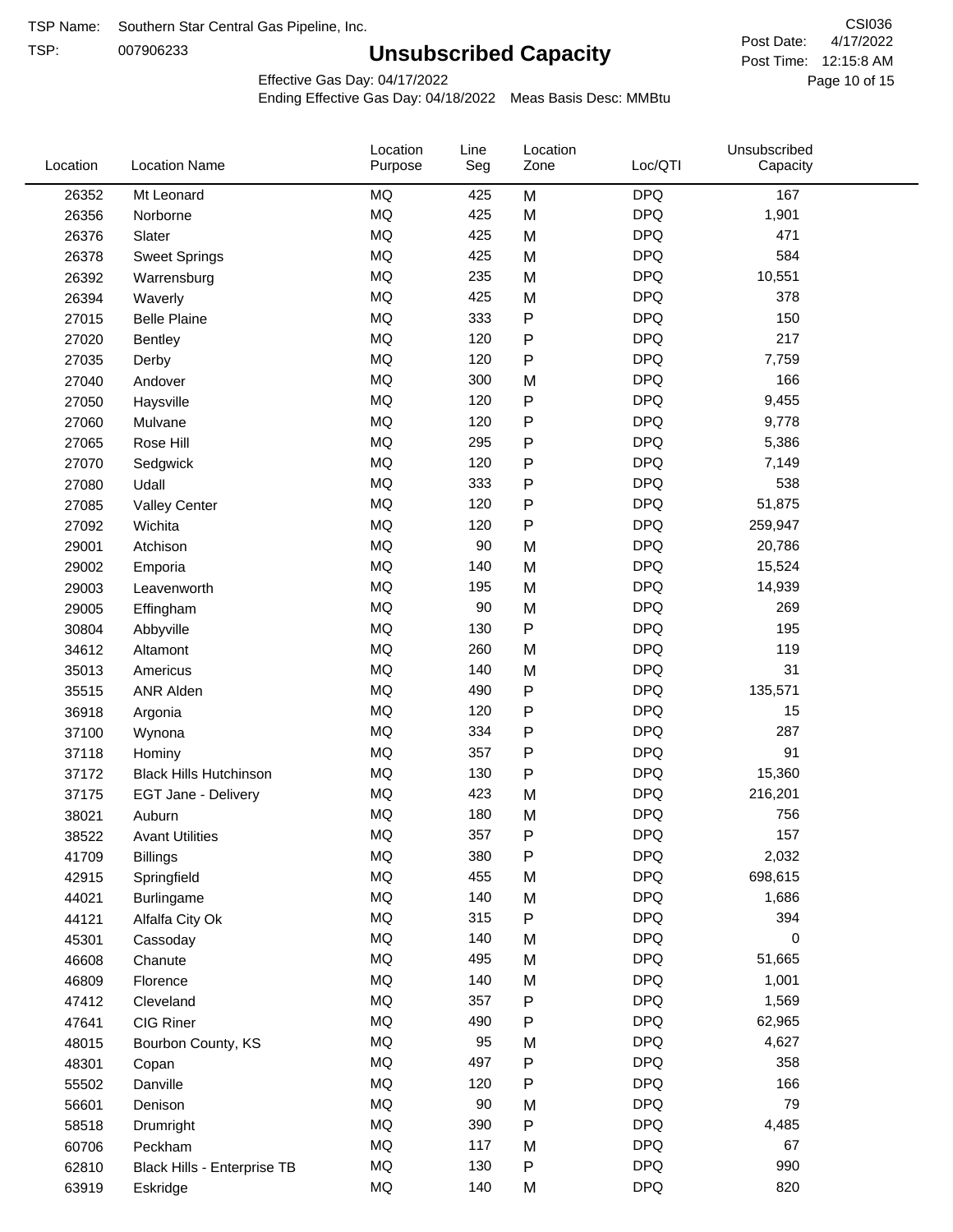TSP:

# **Unsubscribed Capacity**

4/17/2022 Page 11 of 15 Post Time: 12:15:8 AM CSI036 Post Date:

Effective Gas Day: 04/17/2022

| Location | <b>Location Name</b>          | Location<br>Purpose | Line<br>Seg | Location<br>Zone | Loc/QTI    | Unsubscribed<br>Capacity |  |
|----------|-------------------------------|---------------------|-------------|------------------|------------|--------------------------|--|
| 68015    | Ford                          | <b>MQ</b>           | 130         | P                | <b>DPQ</b> | 424                      |  |
| 68518    | Freedom                       | MQ                  | 315         | ${\sf P}$        | <b>DPQ</b> | 12                       |  |
| 70408    | Garnett KS                    | <b>MQ</b>           | 496         | M                | <b>DPQ</b> | 15,099                   |  |
| 70610    | Gate                          | <b>MQ</b>           | 315         | P                | <b>DPQ</b> | 63                       |  |
| 74416    | Pocasset                      | <b>MQ</b>           | 340         | P                | <b>DPQ</b> | 96                       |  |
| 77118    | Granby                        | <b>MQ</b>           | 455         | M                | <b>DPQ</b> | 816                      |  |
| 77308    | <b>Bonner Springs Ks</b>      | MQ                  | 190         | M                | <b>DPQ</b> | 7,104                    |  |
| 77512    | Eureka, Toronto & Neal        | MQ                  | 140         | M                | <b>DPQ</b> | 2,306                    |  |
| 77705    | Anthony                       | <b>MQ</b>           | 120         | P                | <b>DPQ</b> | 26,858                   |  |
| 80312    | <b>Hamilton Ks</b>            | <b>MQ</b>           | 140         | M                | <b>DPQ</b> | 445                      |  |
| 80515    | Atmos - Strong Cty &          | MQ                  | 140         | M                | <b>DPQ</b> | 27                       |  |
| 83418    | Howard Ks                     | <b>MQ</b>           | 498         | M                | <b>DPQ</b> | 3,629                    |  |
| 84021    | Humboldt Ks                   | <b>MQ</b>           | 495         | M                | <b>DPQ</b> | 4,390                    |  |
| 86717    | Iola Ks                       | <b>MQ</b>           | 495         | M                | <b>DPQ</b> | 10,749                   |  |
| 96108    | <b>Black Hills - Lawrence</b> | <b>MQ</b>           | 180         | M                | <b>DPQ</b> | 45,466                   |  |
| 96912    | Kechi Ks                      | MQ                  | 120         | P                | <b>DPQ</b> | 150                      |  |
| 97112    | Copeland                      | <b>MQ</b>           | 130         | P                | <b>DPQ</b> | 15,628                   |  |
| 102512   | Lebo                          | <b>MQ</b>           | 493         | M                | <b>DPQ</b> | 273                      |  |
| 103101   | Lenapah                       | <b>MQ</b>           | 225         | M                | <b>DPQ</b> | 249                      |  |
| 104615   | Liberal                       | MQ                  | 260         | M                | <b>DPQ</b> | 204                      |  |
| 108119   | Ochelata                      | <b>MQ</b>           | 357         | P                | <b>DPQ</b> | 168                      |  |
| 108221   | Washington                    | <b>MQ</b>           | 497         | P                | <b>DPQ</b> | 395                      |  |
| 110412   | McLouth                       | <b>MQ</b>           | 170         | M                | <b>DPQ</b> | 113                      |  |
| 110908   | Mannford                      | <b>MQ</b>           | 357         | P                | <b>DPQ</b> | 456                      |  |
| 113612   | Webb City, OK TB              | <b>MQ</b>           | 335         | P                | <b>DPQ</b> | 317                      |  |
| 113713   | Osage City Ok                 | <b>MQ</b>           | 357         | P                | <b>DPQ</b> | 239                      |  |
| 113812   | Clinton & Leeton              | <b>MQ</b>           | 235         | M                | <b>DPQ</b> | 21,928                   |  |
| 113852   | Marshall                      | <b>MQ</b>           | 425         | M                | <b>DPQ</b> | 14,581                   |  |
| 113856   | Nevada                        | <b>MQ</b>           | 95          | M                | <b>DPQ</b> | 9,333                    |  |
| 113864   | <b>Platte City</b>            | <b>MQ</b>           | 250         | M                | <b>DPQ</b> | 2,890                    |  |
| 113872   | Lexington-Richmond-Henrietta  | <b>MQ</b>           | 425         | M                | <b>DPQ</b> | 3,022                    |  |
| 113876   | Sedalia                       | MQ                  | 235         | Μ                | <b>DPQ</b> | 26,188                   |  |
| 113880   | Tracy                         | MQ                  | 250         | M                | <b>DPQ</b> | 135                      |  |
| 113892   | Weston                        | $\sf{MQ}$           | 250         | M                | <b>DPQ</b> | 1,140                    |  |
| 118121   | Mulberry                      | MQ                  | 260         | M                | <b>DPQ</b> | 239                      |  |
| 118321   | Mulhall                       | MQ                  | 400         | P                | <b>DPQ</b> | 150                      |  |
| 120000   | Spire                         | MQ                  | 235         | M                | <b>DPQ</b> | 13,115                   |  |
| 121110   | Neodesha                      | MQ                  | 495         | M                | <b>DPQ</b> | 6,410                    |  |
| 121315   | Neosho Rapids                 | $\sf{MQ}$           | 493         | M                | <b>DPQ</b> | 289                      |  |
| 121415   | <b>NGPL Barton</b>            | MQ                  | 490         | Ρ                | <b>DPQ</b> | 184,224                  |  |
| 121515   | <b>NGPL Ford</b>              | MQ                  | 130         | P                | <b>DPQ</b> | 259,500                  |  |
| 122715   | Afton-Fairland-Grove-Jay      | MQ                  | 225         | M                | <b>DPQ</b> | 6,793                    |  |
| 122915   | Norwich                       | MQ                  | 120         | P                | <b>DPQ</b> | 124                      |  |
| 125315   | Oilton                        | MQ                  | 357         | P                | <b>DPQ</b> | 1,130                    |  |
| 129311   | <b>ONG Harper County</b>      | MQ                  | 315         | P                | <b>DPQ</b> | 7,083                    |  |
| 129712   | Olivet                        | MQ                  | 493         | M                | <b>DPQ</b> | 24                       |  |
| 130001   | Orlando                       | MQ                  | 400         | P                | <b>DPQ</b> | 219                      |  |
| 132018   | Oronogo                       | $\sf{MQ}$           | 450         | M                | <b>DPQ</b> | 256                      |  |
| 132519   | Osage City Ks                 | $\sf{MQ}$           | 140         | M                | <b>DPQ</b> | 3,551                    |  |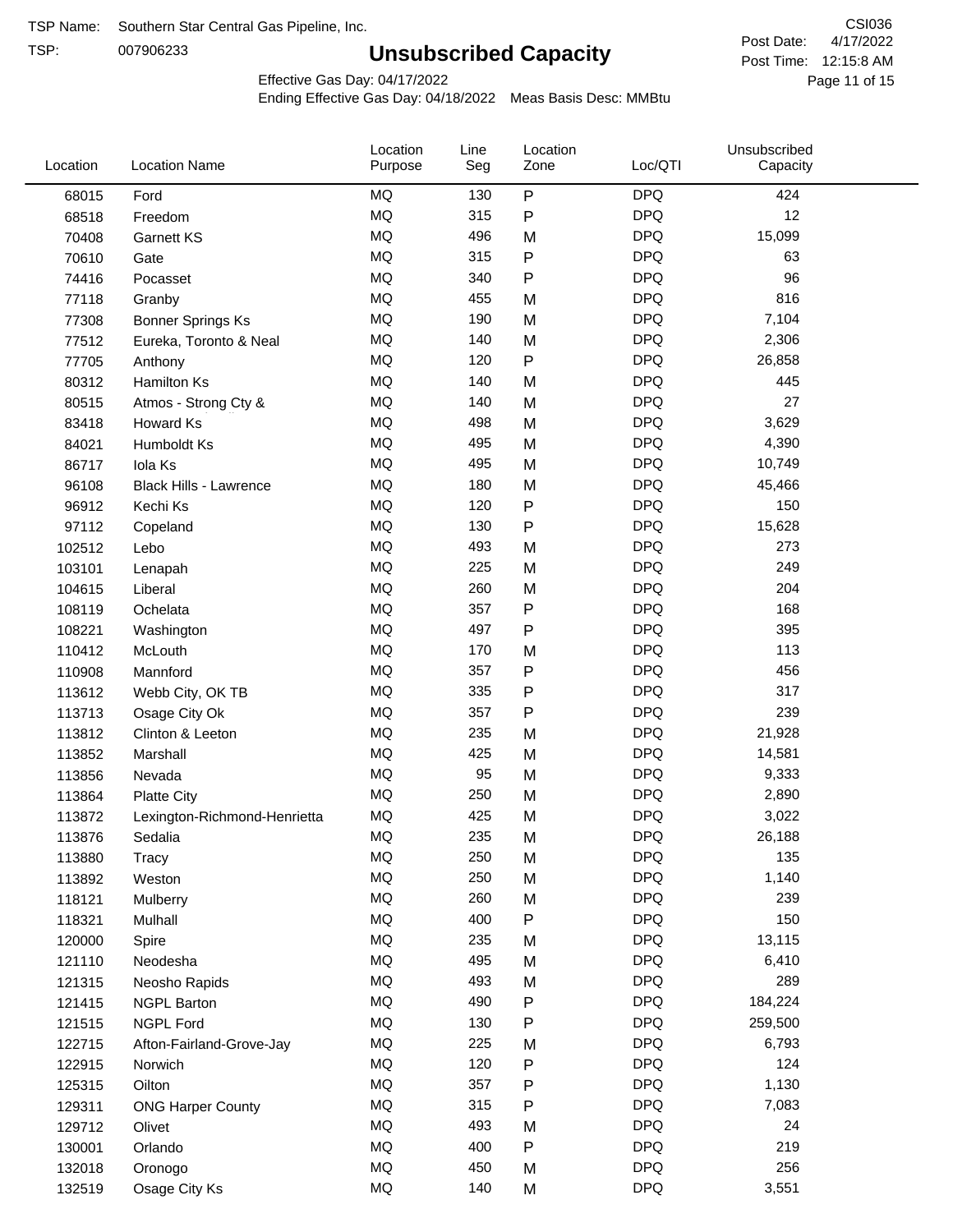TSP:

# **Unsubscribed Capacity**

4/17/2022 Page 12 of 15 Post Time: 12:15:8 AM CSI036 Post Date:

Effective Gas Day: 04/17/2022

| Location | <b>Location Name</b>             | Location<br>Purpose | Line<br>Seg | Location<br>Zone | Loc/QTI    | Unsubscribed<br>Capacity |  |
|----------|----------------------------------|---------------------|-------------|------------------|------------|--------------------------|--|
| 135533   | PEPL Princeton                   | MQ                  | 496         | M                | <b>DPQ</b> | 106,178                  |  |
| 135808   | Partridge                        | MQ                  | 130         | P                | <b>DPQ</b> | 134                      |  |
| 136701   | <b>Black Hills Reno</b>          | MQ                  | 130         | P                | <b>DPQ</b> | 12,912                   |  |
| 137550   | <b>Black Hills South Wichita</b> | MQ                  | 120         | P                | <b>DPQ</b> | 18,975                   |  |
| 139712   | Plattsburg                       | <b>MQ</b>           | 250         | M                | <b>DPQ</b> | 1,764                    |  |
| 145950   | Merino                           | <b>MQ</b>           | 490         | P                | <b>DPQ</b> | 156                      |  |
| 150418   | Ramona                           | <b>MQ</b>           | 357         | Ρ                | <b>DPQ</b> | 396                      |  |
| 151525   | Reading                          | <b>MQ</b>           | 140         | M                | <b>DPQ</b> | 20                       |  |
| 154501   | Nelagoney                        | MQ                  | 334         | P                | <b>DPQ</b> | 179                      |  |
| 157025   | Severy                           | <b>MQ</b>           | 498         | M                | <b>DPQ</b> | 142                      |  |
| 163100   | Superior                         | MQ                  | 265         | M                | <b>DPQ</b> | 336                      |  |
| 164725   | Sylvia                           | MQ                  | 130         | P                | <b>DPQ</b> | 141                      |  |
| 168112   | Transwestern Canadian - Del.     | <b>MQ</b>           | 458         | P                | <b>DPQ</b> | 230,000                  |  |
| 168612   | Chetopa & Rural                  | <b>MQ</b>           | 260         | M                | <b>DPQ</b> | 678                      |  |
| 168620   | Edna & Bartlett                  | <b>MQ</b>           | 260         | M                | <b>DPQ</b> | 248                      |  |
| 172812   | Conner Area                      | <b>MQ</b>           | 195         | M                | <b>DPQ</b> | 139                      |  |
| 172820   | Easton & Lowemont                | MQ                  | 195         | M                | <b>DPQ</b> | 223                      |  |
| 172822   | Savonburg & Elsmore              | MQ                  | 95          | M                | <b>DPQ</b> | 600                      |  |
| 172828   | <b>Fall River</b>                | <b>MQ</b>           | 498         | M                | <b>DPQ</b> | 378                      |  |
| 172832   | Galesburg                        | MQ                  | 495         | M                | <b>DPQ</b> | 191                      |  |
| 172834   | Atmos Energy - Olathe            | MQ                  | 190         | M                | <b>DPQ</b> | 23,240                   |  |
| 172836   | Havana                           | <b>MQ</b>           | 117         | M                | <b>DPQ</b> | 54                       |  |
| 172838   | Hillsdale                        | <b>MQ</b>           | 235         | M                | <b>DPQ</b> | 202                      |  |
| 172844   | Jarbalo                          | <b>MQ</b>           | 170         | M                | <b>DPQ</b> | 146                      |  |
| 172848   | Kickapoo                         | <b>MQ</b>           | 250         | M                | <b>DPQ</b> | 241                      |  |
| 172855   | Liberty                          | MQ                  | 260         | M                | <b>DPQ</b> | 2,880                    |  |
| 172857   | Linwood                          | <b>MQ</b>           | 195         | M                | <b>DPQ</b> | 330                      |  |
| 172860   | Mc Cune                          | <b>MQ</b>           | 260         | M                | <b>DPQ</b> | 242                      |  |
| 172862   | Moorehead                        | <b>MQ</b>           | 495         | M                | <b>DPQ</b> | 32                       |  |
| 172864   | Moorehead Rural                  | MQ                  | 495         | M                | <b>DPQ</b> | 1,014                    |  |
| 172866   | Mound Valley                     | <b>MQ</b>           | 260         | M                | <b>DPQ</b> | 101                      |  |
| 172870   | Niotaze                          | MQ                  | 117         | М                | <b>DPQ</b> | 351                      |  |
| 172880   | <b>Pleasant Valley</b>           | MQ                  | 180         | M                | <b>DPQ</b> | 24                       |  |
| 172885   | Reno Area                        | $\sf{MQ}$           | 195         | M                | <b>DPQ</b> | 36                       |  |
| 172892   | Wyandotte                        | MQ                  | 190         | M                | <b>DPQ</b> | 10,018                   |  |
| 172944   | Coffeyville Area                 | MQ                  | 260         | M                | <b>DPQ</b> | 138,016                  |  |
| 173214   | Uniontown                        | MQ                  | 95          | M                | <b>DPQ</b> | 276                      |  |
| 176819   | Viola                            | MQ                  | 120         | P                | <b>DPQ</b> | 120                      |  |
| 180311   | Wakita                           | MQ                  | 315         | Ρ                | <b>DPQ</b> | 74                       |  |
| 181013   | Walton                           | MQ                  | 140         | M                | <b>DPQ</b> | 138                      |  |
| 181715   | Wann                             | MQ                  | 225         | M                | <b>DPQ</b> | 65                       |  |
| 223001   | Atchison Eng Defense Ind Plt     | MQ                  | 90          | M                | <b>DPQ</b> | 137                      |  |
| 224501   | <b>ICI Chemical Plant</b>        | $\sf{MQ}$           | 450         | M                | <b>DPQ</b> | 1,880                    |  |
| 225001   | Augusta Sewage Plant             | MQ                  | 295         | Ρ                | <b>DPQ</b> | 63                       |  |
| 243501   | <b>Beech Aircraft Plant</b>      | MQ                  | 120         | P                | <b>DPQ</b> | 5,725                    |  |
| 253001   | Roenbaugh Lease Irrigation       | MQ                  | 130         | Ρ                | <b>DPQ</b> | 107                      |  |
| 266001   | Boeing No 2 Plant                | MQ                  | 120         | P                | <b>DPQ</b> | 16,419                   |  |
| 274001   | Pleasant Valley Irr.             | MQ                  | 130         | Ρ                | <b>DPQ</b> | 233                      |  |
| 285501   | <b>Buildex Haydite Plant</b>     | MQ                  | 250         | M                | <b>DPQ</b> | 8,075                    |  |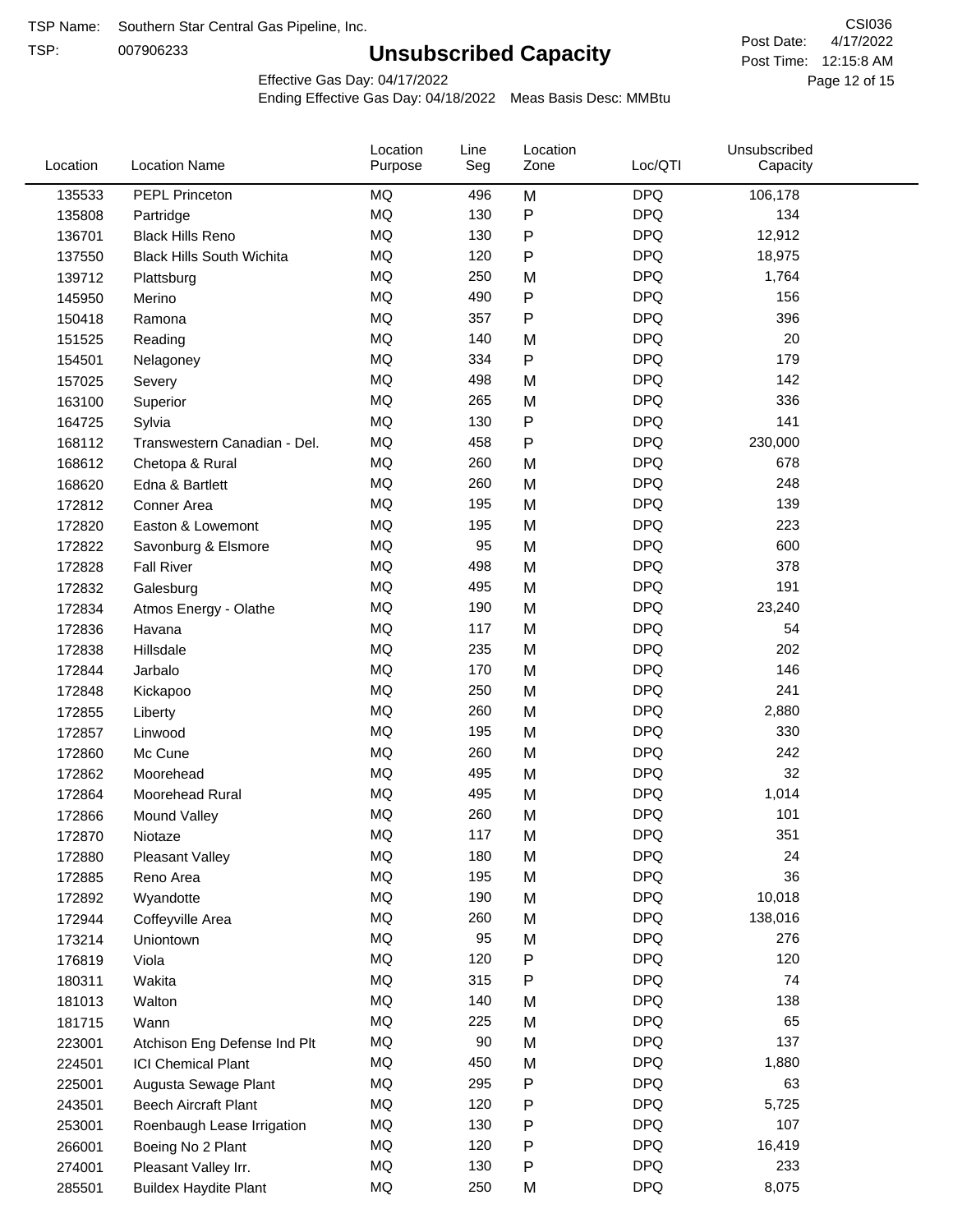TSP:

# **Unsubscribed Capacity**

4/17/2022 Page 13 of 15 Post Time: 12:15:8 AM CSI036 Post Date:

Effective Gas Day: 04/17/2022

| Location | <b>Location Name</b>            | Location<br>Purpose | Line<br>Seg | Location<br>Zone | Loc/QTI    | Unsubscribed<br>Capacity |  |
|----------|---------------------------------|---------------------|-------------|------------------|------------|--------------------------|--|
| 290301   | So Ks & Ok Rr Depot Store &     | MQ                  | 177         | M                | <b>DPQ</b> | $\overline{c}$           |  |
| 297501   | Cargill Salt                    | MQ                  | 315         | P                | <b>DPQ</b> | 639                      |  |
| 298001   | Carlson Prodts Mfg Plant        | MQ                  | 120         | Ρ                | <b>DPQ</b> | 185                      |  |
| 303701   | Central Plain Feedyard          | MQ                  | 315         | Ρ                | <b>DPQ</b> | 151                      |  |
| 310001   | Church SW Irrigation            | MQ                  | 130         | Ρ                | <b>DPQ</b> | 60                       |  |
| 329401   | Phillips 66 Ponca City Refinery | MQ                  | 335         | P                | <b>DPQ</b> | 10,000                   |  |
| 332501   | Lawrence Plt Atmos              | MQ                  | 195         | M                | <b>DPQ</b> | 64,427                   |  |
| 334101   | Copeland RE Irrigation          | MQ                  | 130         | P                | <b>DPQ</b> | 60                       |  |
| 354001   | Derstein Irrigation             | MQ                  | 130         | Ρ                | <b>DPQ</b> | 60                       |  |
| 355001   | Detrixhe S Irrigation           | MQ                  | 458         | Ρ                | <b>DPQ</b> | 66                       |  |
| 363001   | Wilroads Irrigation             | MQ                  | 130         | P                | <b>DPQ</b> | 534                      |  |
| 378501   | <b>Empire Riverton</b>          | MQ                  | 260         | M                | <b>DPQ</b> | 32,727                   |  |
| 378502   | <b>Empire Energy Center</b>     | MQ                  | 455         | M                | <b>DPQ</b> | 99,068                   |  |
| 378503   | <b>Empire Stateline South</b>   | MQ                  | 260         | M                | <b>DPQ</b> | 35,000                   |  |
| 378504   | <b>Empire Stateline North</b>   | MQ                  | 260         | M                | <b>DPQ</b> | 61,589                   |  |
| 383501   | <b>FMC Chemical Plant</b>       | MQ                  | 195         | M                | <b>DPQ</b> | 4,709                    |  |
| 385001   | Farley Machine Shop             | MQ                  | 45          | P                | <b>DPQ</b> | 61                       |  |
| 387001   | <b>PCS Phosphate</b>            | MQ                  | 260         | M                | <b>DPQ</b> | 1,255                    |  |
| 388001   | Dodge City Plt Koch Nitrogen    | MQ                  | 130         | Ρ                | <b>DPQ</b> | 53,235                   |  |
| 411501   | Gaines FD Burkett Lease         | MQ                  | 140         | M                | <b>DPQ</b> | 262                      |  |
| 428601   | Glacier Mckee-Miller-Thrall-Ma  | MQ                  | 140         | M                | <b>DPQ</b> | 126                      |  |
| 433001   | Goodyear Topeka Tire Plant      | MQ                  | 180         | M                | <b>DPQ</b> | 5,724                    |  |
| 435501   | <b>Gospel Church Building</b>   | MQ                  | 195         | M                | <b>DPQ</b> | 2                        |  |
| 441300   | Kansas Hugoton                  | 7S                  | 130         | Ρ                | SGQ        | 54,555                   |  |
| 442350   | Sedalia @ Ottawa                | 7S                  | 235         | M                | SGQ        | 904                      |  |
| 442351   | Little Mo                       | 7S                  | 235         | M                | SGQ        | 0                        |  |
| 443150   | <b>Straight Blackwell</b>       | 7S                  | 315         | P                | SGQ        | 0                        |  |
| 443151   | Waynoka Lateral                 | 7S                  | 315         | Ρ                | SGQ        | 102,337                  |  |
| 443152   | Straight Blackwell @ Beaver     | 7S                  | 315         | P                | SGQ        | 47,725                   |  |
| 443800   | <b>Edmond Blackwell</b>         | 7S                  | 380         | Ρ                | SGQ        | 839                      |  |
| 443851   | LS385 Delivery Constraint       | 7S                  | 385         | Ρ                | SGQ        | 134,541                  |  |
| 444001   | West Edmond                     | 7S                  | 400         | Ρ                | SGQ        | 2,440                    |  |
| 444003   | South Maysville Delivery        | 7S                  | 400         | Ρ                | SGQ        | 105,412                  |  |
| 444550   | Saginaw CS Area Deliveries      | 7S                  | 455         | M                | SGQ        | 71,239                   |  |
| 444580   | Canadian Blackwell              | 7S                  | 458         | Ρ                | SGQ        | 0                        |  |
| 444581   | Canadian Blackwell @            | 7S                  | 458         | Ρ                | SGQ        | 118,611                  |  |
| 444582   | Canadian Blackwell @ Mutual     | 7S                  | 458         | Ρ                | SGQ        | 0                        |  |
| 444901   | <b>Rawlins Hesston Delivery</b> | 7S                  | 490         | Ρ                | SGQ        | 121,424                  |  |
| 444902   | <b>Riner Delivery</b>           | 7S                  | 490         | Ρ                | SGQ        | 184,693                  |  |
| 445538   | Montezuma CS                    | MV                  | 130         | Ρ                | <b>MLQ</b> | 56,201                   |  |
| 445569   | <b>Riner CS</b>                 | MV                  | 490         | Ρ                | <b>MLQ</b> | 1,000                    |  |
| 445577   | Levant CS                       | MV                  | 490         | Ρ                | <b>MLQ</b> | 1,384                    |  |
| 449003   | Edmond CS w/o OK                | MV                  | 400         | P                | <b>MLQ</b> | 1,763                    |  |
| 462001   | <b>Heartland Cement Plant</b>   | MQ                  | 495         | M                | <b>DPQ</b> | 1,046                    |  |
| 465001   | Herzog Cont                     | MQ                  | 250         | M                | <b>DPQ</b> | 3,000                    |  |
| 495501   | Kanopolis Salt Plt Independent  | MQ                  | 265         | M                | <b>DPQ</b> | 61                       |  |
| 519501   | Richie/Ripley                   | MQ                  | 120         | Ρ                | <b>DPQ</b> | 448                      |  |
| 522502   | Lawrence Power Plt              | MQ                  | 180         | M                | <b>DPQ</b> | 138,069                  |  |
| 526001   | Ks Pen Boiler                   | MQ                  | 195         | M                | <b>DPQ</b> | 805                      |  |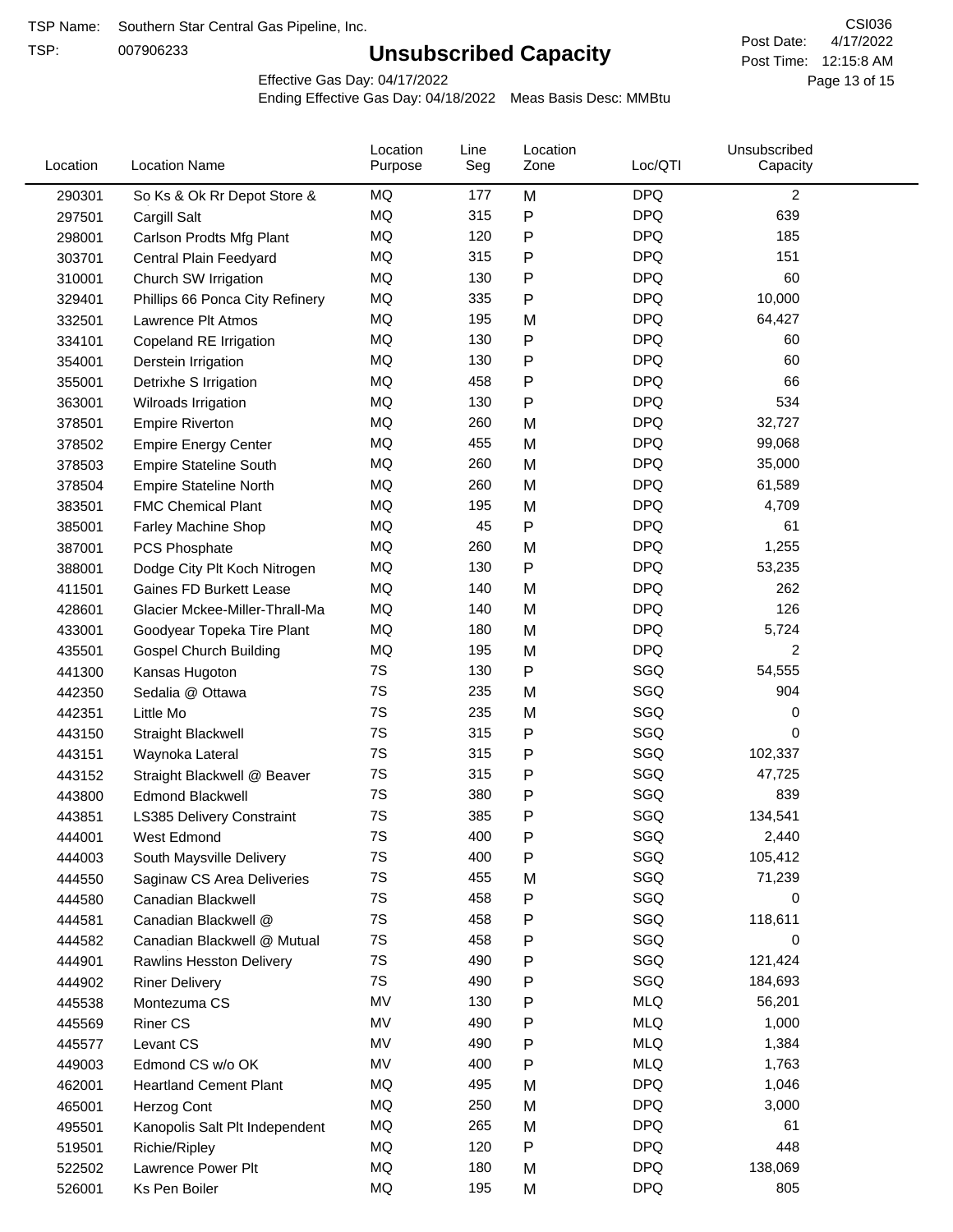TSP:

# **Unsubscribed Capacity**

4/17/2022 Page 14 of 15 Post Time: 12:15:8 AM CSI036 Post Date:

Effective Gas Day: 04/17/2022

| Location | <b>Location Name</b>                     | Location<br>Purpose | Line<br>Seg | Location<br>Zone | Loc/QTI    | Unsubscribed<br>Capacity |  |
|----------|------------------------------------------|---------------------|-------------|------------------|------------|--------------------------|--|
| 526201   | Ks Pen Kitchen                           | MQ                  | 195         | M                | <b>DPQ</b> | 626                      |  |
| 527502   | <b>Black Hills- Lawrence Service</b>     | MQ                  | 195         | M                | <b>DPQ</b> | 46                       |  |
| 527701   | <b>Black Hills- Matfield Green</b>       | MQ                  | 140         | M                | <b>DPQ</b> | 61                       |  |
| 527702   | <b>Black Hills- Towanda Service</b>      | MQ                  | 300         | M                | <b>DPQ</b> | 48                       |  |
| 527704   | <b>Black Hills-Wellington</b>            | MQ                  | 333         | Ρ                | <b>DPQ</b> | 48                       |  |
| 527705   | <b>Black Hills- Belle Plaine Service</b> | MQ                  | 333         | Ρ                | <b>DPQ</b> | 84                       |  |
| 527706   | <b>Black Hills- S Wichita</b>            | <b>MQ</b>           | 120         | P                | <b>DPQ</b> | 5                        |  |
| 541001   | Kimmi Lumber Sawmill                     | MQ                  | 90          | M                | <b>DPQ</b> | 137                      |  |
| 544101   | Knight Feedlot                           | MQ                  | 265         | M                | <b>DPQ</b> | 138                      |  |
| 545801   | Jayhawk Chemical Plant                   | MQ                  | 260         | M                | <b>DPQ</b> | 2,313                    |  |
| 560001   | Leavenworth Co Shop Heating              | MQ                  | 195         | M                | <b>DPQ</b> | 10                       |  |
| 571001   | <b>Bunge Milling Grain Dryer</b>         | MQ                  | 90          | M                | <b>DPQ</b> | 2,354                    |  |
| 588701   | Lyons Wtr Pump Station                   | MQ                  | 45          | P                | <b>DPQ</b> | 61                       |  |
| 592501   | <b>MEC Machine Shop</b>                  | MQ                  | 177         | M                | <b>DPQ</b> | 186                      |  |
| 620001   | Langdon Pump Station                     | MQ                  | 130         | P                | <b>DPQ</b> | 1,000                    |  |
| 630204   | Ralph Green Powerplant                   | MQ                  | 235         | M                | <b>DPQ</b> | 19,500                   |  |
| 633001   | Mo State School Higginsville             | MQ                  | 425         | M                | <b>DPQ</b> | 164                      |  |
| 640001   | Monarch Humboldt Cem Plt                 | MQ                  | 495         | M                | <b>DPQ</b> | 8,127                    |  |
| 654101   | Mull Farms Irrigation                    | MQ                  | 130         | P                | <b>DPQ</b> | 186                      |  |
| 707001   | Oxford Alfala Dehy Plant                 | MQ                  | 333         | Ρ                | <b>DPQ</b> | 647                      |  |
| 709501   | <b>ONEOK Hutchinson Frac Plt</b>         | MQ                  | 130         | Ρ                | <b>DPQ</b> | 11,186                   |  |
| 719001   | Petrolite Wax Refinery                   | <b>MQ</b>           | 357         | Ρ                | <b>DPQ</b> | 4,930                    |  |
| 720001   | Woolaroc Lodge Phillips F                | MQ                  | 357         | P                | <b>DPQ</b> | 168                      |  |
| 725001   | Harrisonville Prod Phillips Pp           | MQ                  | 235         | M                | <b>DPQ</b> | 1,414                    |  |
| 725602   | Wichita Pump Sta Phillips Ppl            | MQ                  | 120         | P                | <b>DPQ</b> | 641                      |  |
| 731001   | Pines Int'l Dehy Plant                   | MQ                  | 195         | M                | <b>DPQ</b> | 273                      |  |
| 739001   | Danny D. & Susan J. Post                 | MQ                  | 130         | P                | <b>DPQ</b> | 60                       |  |
| 753501   | Quivira Country Club House               | MQ                  | 190         | M                | <b>DPQ</b> | 121                      |  |
| 753701   | <b>ONEOK Medford</b>                     | MQ                  | 458         | P                | <b>DPQ</b> | 44,700                   |  |
| 813001   | Wineteer School 260                      | MQ                  | 295         | Ρ                | <b>DPQ</b> | 203                      |  |
| 813401   | Grant School 497                         | MQ                  | 195         | M                | <b>DPQ</b> | 45                       |  |
| 815401   | Minneha Grade School 259                 | MQ                  | 120         | P                | <b>DPQ</b> | 185                      |  |
| 846001   | Smith D Irrigation                       | MQ                  | 265         | M                | <b>DPQ</b> | 61                       |  |
| 850001   | Snook M Irrigation                       | MQ                  | 130         | ${\sf P}$        | <b>DPQ</b> | 44                       |  |
| 865001   | Southwest Elect Mfg Plant                | MQ                  | 400         | P                | <b>DPQ</b> | 394                      |  |
| 875001   | Stahl Spec Aluminum Alloy                | MQ                  | 235         | M                | <b>DPQ</b> | 4,936                    |  |
| 877001   | St Dept Boys Indust School               | MQ                  | 180         | M                | <b>DPQ</b> | 407                      |  |
| 910001   | <b>Total Ark City Oil Refinery</b>       | MQ                  | 333         | M                | <b>DPQ</b> | 203                      |  |
| 926501   | <b>Urschel DR Irrigation</b>             | MQ                  | 458         | P                | <b>DPQ</b> | 256                      |  |
| 928001   | Mcconnell Air Force Base                 | MQ                  | 295         | ${\sf P}$        | <b>DPQ</b> | 7,803                    |  |
| 929201   | Ft. Leavenworth Army Base                | MQ                  | 250         | M                | <b>DPQ</b> | 18,888                   |  |
| 932001   | Leavenworth Penitentiary                 | MQ                  | 250         | M                | <b>DPQ</b> | 3,206                    |  |
| 934201   | Va Admin Center                          | MQ                  | 195         | M                | <b>DPQ</b> | 6,827                    |  |
| 962001   | Sunflower Electric - Judson              | MQ                  | 130         | P                | <b>DPQ</b> | 70,924                   |  |
| 990001   | Yost LM Irrigation                       | MQ                  | 265         | M                | <b>DPQ</b> | 61                       |  |
| 999000   | PMI - Prod to Mkt Interface              | MQ                  | 909         | P                | <b>DPQ</b> | 0                        |  |
| 999000   | PMI - Prod to Mkt Interface              | M <sub>2</sub>      | 909         | M                | <b>RPQ</b> | 0                        |  |
| 999001   | Rawlins-Hesston P/M Interface            | MQ                  | 490         | P                | <b>DPQ</b> | 180,938                  |  |
| 999001   | Rawlins-Hesston P/M Interface            | M <sub>2</sub>      | 490         | M                | <b>RPQ</b> | 180,938                  |  |